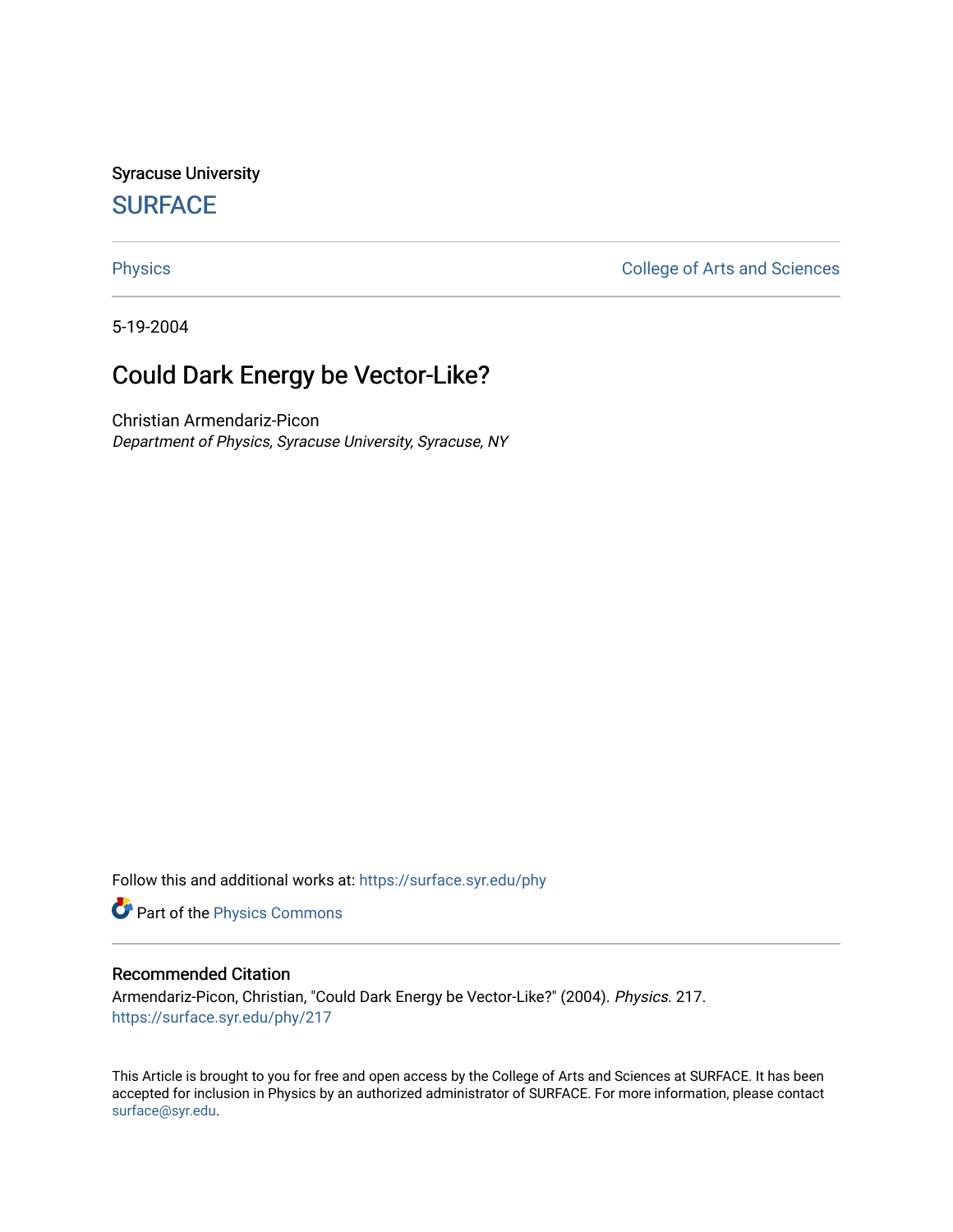# Could dark energy be vector-like?

C. Armendáriz-Picón

Enrico Fermi Institute and Department of Astronomy and Astrophysics, University of Chicago.

# Abstract

In this paper I explore whether a vector field can be the origin of the present stage of cosmic acceleration. In order to avoid violations of isotropy, the vector has be part of a "cosmic triad", that is, a set of three identical vectors pointing in mutually orthogonal spatial directions. A triad is indeed able to drive a stage of late accelerated expansion in the universe, and there exist tracking attractors that render cosmic evolution insensitive to initial conditions. However, as in most other models, the onset of cosmic acceleration is determined by a parameter that has to be tuned to reproduce current observations. The triad equation of state can be sufficiently close to minus one today, and for tachyonic models it might be even less than that. I briefly analyze linear cosmological perturbation theory in the presence of a triad. It turns out that the existence of non-vanishing spatial vectors invalidates the decomposition theorem, i.e. scalar, vector and tensor perturbations do not decouple from each other. In a simplified case it is possible to analytically study the stability of the triad along the different cosmological attractors. The triad is classically stable during inflation, radiation and matter domination, but it is unstable during (late-time) cosmic acceleration. I argue that this instability is not likely to have a significant impact at present.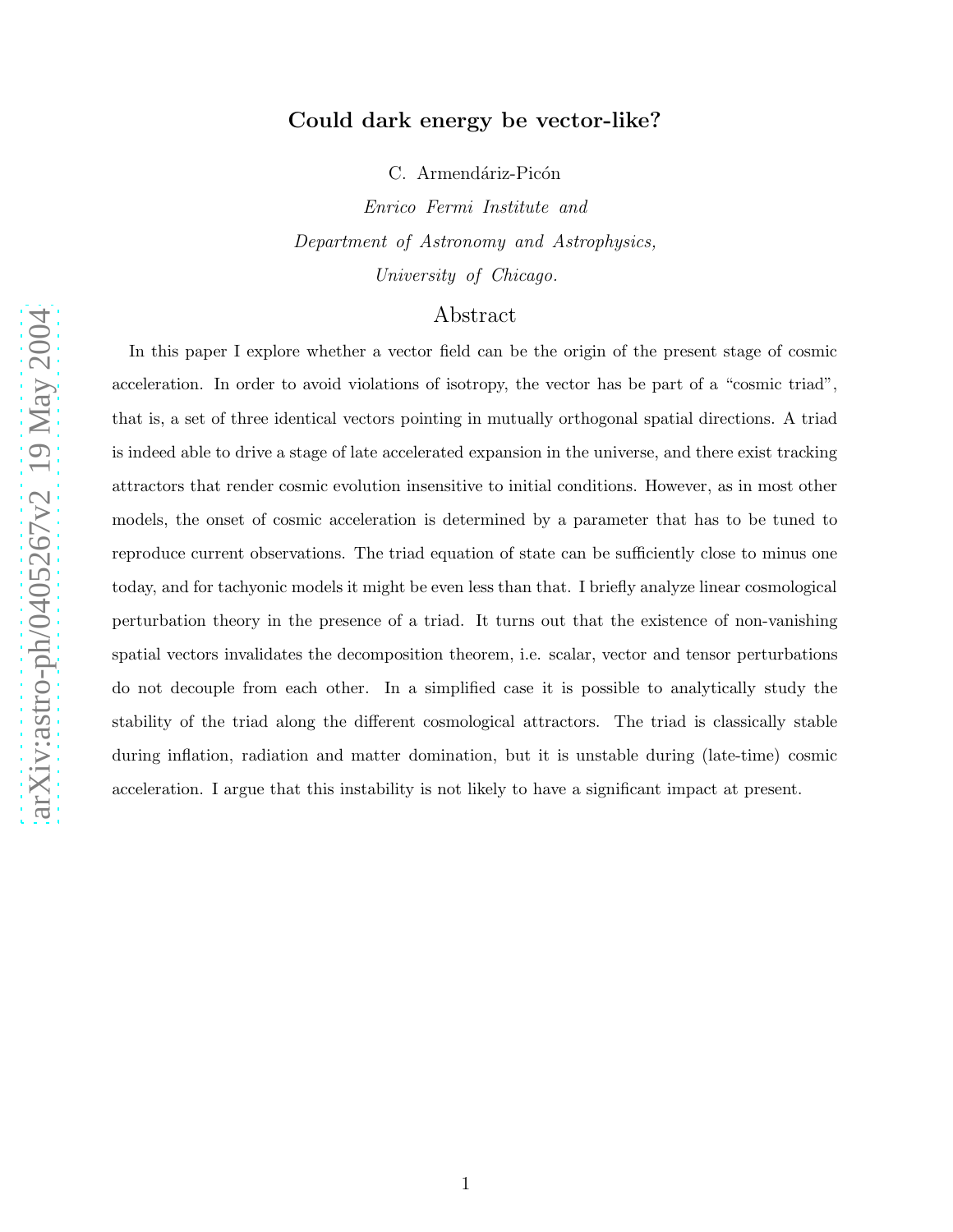## I. INTRODUCTION

A combination of different cosmic probes that primarily involves supernova data  $\ket{1, 2}$ suggests that the universe is presently undergoing a stage of accelerated expansion. Little is known about the origin of this stage of cosmic acceleration [\[3](#page-24-2)]. It might be related to a breakdown of general relativity on large scales [\[4](#page-24-3), [5\]](#page-24-4), or it can be the effect of "dark energy" [\[6](#page-24-5)], a negative pressure component that causes the universe expansion to accelerate. The simplest possibility is that dark energy merely is a (tiny) cosmological constant. If dark energy is dynamical, it is mostly assumed to be a scalar field, quintessence [\[7](#page-25-0)].

On purely phenomenological grounds, within the context of general relativity, dark energy might be characterized by its equation of state  $w_{DE}$ , its speed of sound  $c_s^2$  and its anisotropic stresses [\[8\]](#page-25-1). Conventional quintessence models [\[7](#page-25-0)] have an equation of state  $-1 \le w_{DE}$ , a speed of sound  $c_s^2 = 1$  and no anisotropic stresses, whereas in k-essence models [\[9](#page-25-2), [10](#page-25-3)] the speed of sound is in general different from one. The range of possible phenomenological properties of dark energy is not exhausted by the former models. Phantom dark energy [\[11\]](#page-25-4) has an equation of state  $w_{DE} < -1$ , and thus violates the dominant energy condition [\[12\]](#page-25-5). The origin of such an equation of state is the "wrong" sign kinetic term of the phantom scalar field. Because of that, phantom dark energy is quantum-mechanically unstable upon decay of the vacuum into (positive energy) gravitons and (negative energy) phantom particles [\[12](#page-25-5), [13](#page-25-6)]. Hence, if future preciser observations confirm the current trend and favor a dark energy equation of state smaller than minus one [\[1,](#page-24-0) [14\]](#page-25-7), alternative (viable) models are needed to account for such a value<sup>1</sup> [\[16\]](#page-25-8).

In this paper I explore whether dark energy can be vector-like. Vector-like dark energy turns out to display a series of properties that make it particularly interesting phenomenologically. On one side, it can also violate the dominant energy condition,  $w_{DE} < -1$ , while possessing a conventional kinetic term. On the other side, it has non-anisotropic stress perturbations and it leads to violations of the decomposition theorem [\[17](#page-25-9)], i.e. the decoupling of scalar, vector and tensor cosmological perturbations. As we shall see, other interesting features include the existence of tracking attractors, that render the evolution of a vector field in an expanding universe rather insensitive to initial conditions. In spite of this attrac-

<sup>1</sup> The vacuum-driven metamorphosis model of Parker & Raval [\[15\]](#page-25-10) seems to be experimentally ruled out at the 99.5% confidence level [\[1\]](#page-24-0).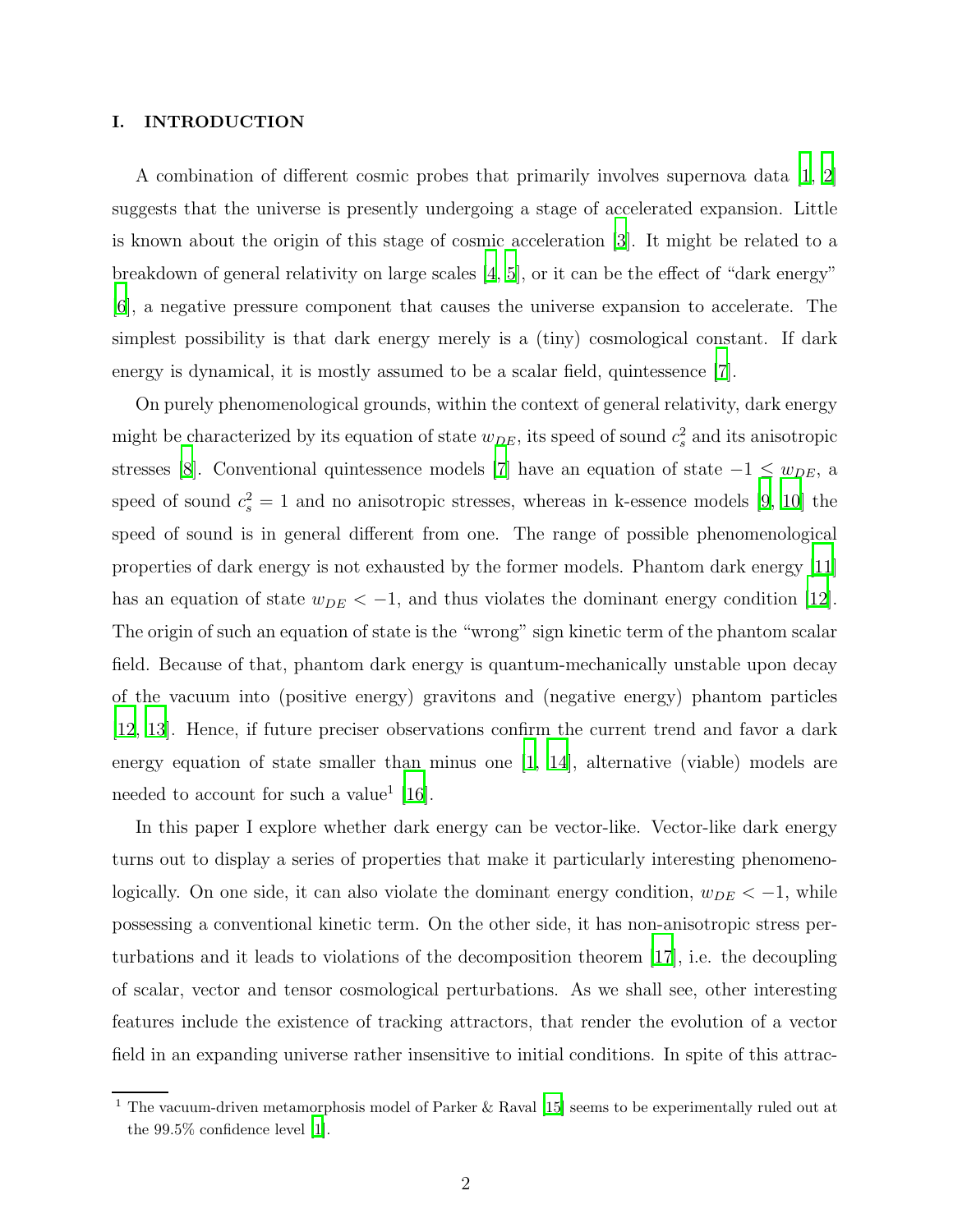tive feature, the onset of cosmic acceleration is determined by a parameter in the Lagrangian that has to be properly adjusted, as in most other models. In that respect, these forms of vector dark energy are similar to quintessence trackers [\[10,](#page-25-3) [18\]](#page-25-11).

Non-gravitational interactions are known to be mediated by vector fields. In addition, from a four-dimensional point of view, certain components of higher-dimensional metrics behave like vectors [\[19\]](#page-26-0). It is hence natural to study the evolution of vector fields in a cosmological setting. However, the existence of a spatially non-vanishing vector breaks the isotropy of a Friedmann-Robertson-Walker (FRW) universe. From the point of view of gravity, such a breaking manifests itself in anisotropic stresses caused by the vector. If dark energy is such a vector, as long as it remains subdominant, this violation is likely to be observationally irrelevant [\[20](#page-26-1)]. Once dark energy comes to dominate though, one would expect an anisotropic expansion of the universe, in conflict with the significant isotropy of the cosmic microwave background (CMB) [\[21](#page-26-2)]. Because of that, in this paper I consider a "cosmic triad", i.e. a set of three equal length vectors that point in three mutually orthogonal spatial directions. Remarkably, the existence of a triad turns to be compatible with spatial isotropy, at least from the point of view of gravity. While the triad guarantees the isotropy of the background, it does not automatically imply the isotropy of its perturbations. Eventually, it might be even necessary to introduce fields that explicitly violate rotational symmetry, as there appear to be hints of (statistical) anisotropy in the CMB fluctuations [\[22](#page-26-3)]. Along these lines, I speculate below that a triad could provide a link between cosmic acceleration and some of the anomalies observed in the CMB radiation [\[22](#page-26-3), [23](#page-26-4)].

Mainly because they single out spatial directions, vector fields have received comparatively little attention in cosmology. Ford has proposed an inflationary model where a vector is responsible for a stage of inflation [\[24\]](#page-26-5). Our treatment here is to some extent similar to his proposal. Jacobson and Mattingly have studied the dynamics of a vector with of fixed length, with the specific purpose of studying violations of Lorentz invariance [\[25\]](#page-26-6). A vector-like form of quintessence has been also considered by Kiselev [\[26\]](#page-26-7), though his vectors significantly differ from ours. Zimdahl *et al.* have suggested that a (timelike) vector force could be responsible for the present acceleration of the universe [\[27\]](#page-26-8). Also, it has been noted that the addition of higher-order powers of the Maxwell field-strength to the Lagrangian of an electromagnetic field might cause the universe to accelerate [\[28](#page-26-9)]. The literature on magnetic fields in the early universe is more extensive, see [\[29](#page-27-0)] and references therein.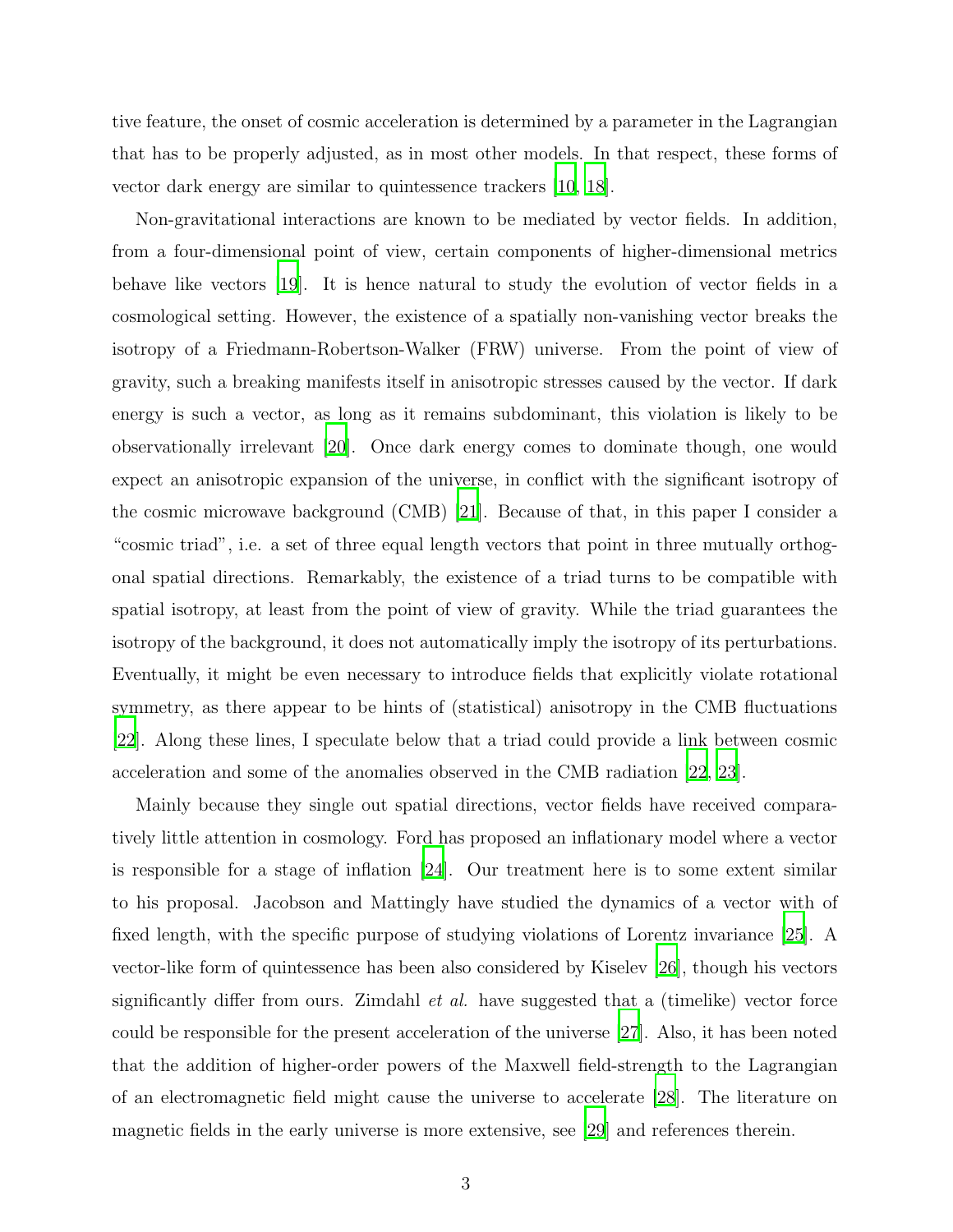## II. VECTOR DARK ENERGY

Consider a set of three self-interacting vector fields  $A^a_\mu$ . Strictly speaking, this is really a set of three one-forms, but I shall call them vectors. Latin indices label the different fields  $(a, b, \ldots = 1 \ldots 3)$  and greek indices their different spacetime components  $(\mu, \nu, \ldots = 0 \ldots 3)$ . As we shall see below, this number of vector fields is dictated by the number of spatial dimensions and the requirement of isotropy. We would like to study the dynamics of such a "cosmic triad" in the presence of gravity. Consider hence those vectors minimally coupled to general relativity,

<span id="page-4-0"></span>
$$
S = \int d^4x \sqrt{-g} \left[ \frac{R}{16\pi G} - \sum_{a=1}^3 \left( \frac{1}{4} F^a_{\mu\nu} F^{a\mu\nu} + V(A^{a2}) \right) + \mathcal{L}_m(g_{\mu\nu}, \psi) \right],\tag{1}
$$

where  $F_{\mu\nu}^a = \partial_\mu A_\nu^a - \partial_\nu A_\mu^a$  and  $A^{a2} = g^{\mu\nu} A_\mu^a A_\nu^a$ . The action [\(1\)](#page-4-0) thus contains three identical copies of the Lagrangian of a single vector field. The term  $V(A^{a2})$  is a self-interaction that explicitly violates gauge invariance. For completeness, in the Appendix I show how a triad could naturally appear from a gauge theory with a single  $SU(2)$  gauge group. In the following, I use the Einstein summation convention throughout, where a sum is implied *only* over indices in opposite positions. The indices that label the different vectors are raised and lowered with the flat "metric"  $\delta_{ab}$ .

The kinetic term  $F^2$  in the action [\(1\)](#page-4-0) is not unique in the following sense. Up to boundary terms,  $\nabla_{\nu}A_{\mu}\nabla^{\nu}A^{\mu}$  is the only additional diffeomorphism invariant quadratic term that contains two derivatives of the vector  $A_\mu$  [\[25](#page-26-6), [30\]](#page-27-1). Because the dynamics of vectors known to occur in nature are described by a Maxwell term, I consider a  $F^2$  term only. Additional couplings of the vector are constrained by tests of gravity [\[30](#page-27-1)] and limits on possible violations of Lorentz symmetry<sup>2</sup> [\[33](#page-27-2)]. To avoid such violations, I assume that the matter Lagrangian  $\mathcal{L}_m$  only depends on the metric  $g_{\mu\nu}$  and on the remaining matter fields  $\psi$ , but not on the cosmic triad  $A^a$ . In that respect, the triad is analogous to conventional quintessence [\[34\]](#page-27-3).

Varying the action [\(1\)](#page-4-0) with respect to the metric one obtains the Einstein equations

<sup>&</sup>lt;sup>2</sup> Note that in a FRW universe Lorentz symmetry is (spontaneously) broken anyway, in the sense that there are non-vanishing vector fields, like the gradient of the Ricci scalar or the CMB temperature, that define a preferred direction. Such a breaking could be detected by non-gravitational experiments if the non-vanishing vector directly couples to matter [\[31](#page-27-4)]. See also [\[32\]](#page-27-5) for a clear discussion of the relation between coordinate invariance, Lorentz invariance and isotropy.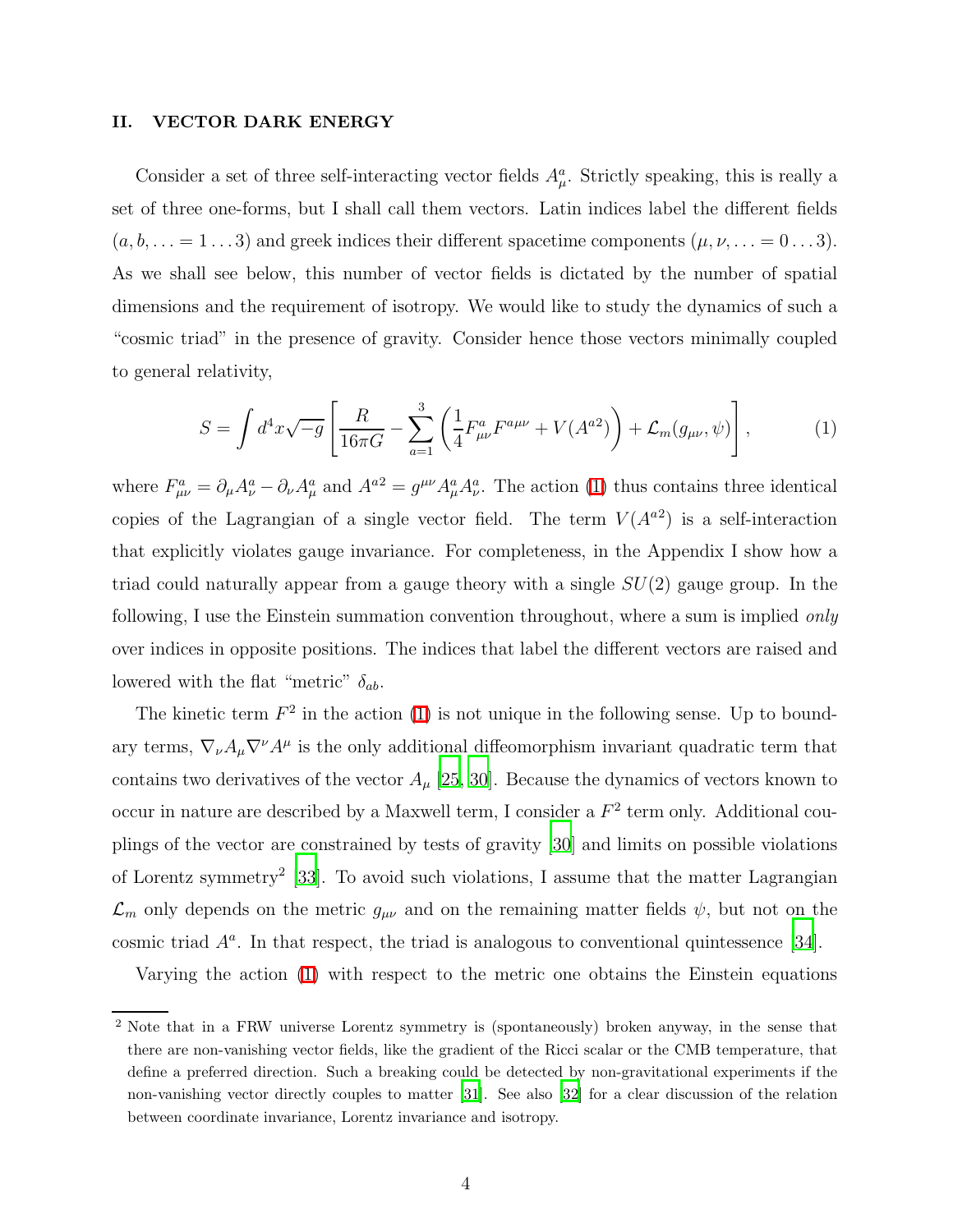$G_{\mu\nu} = 8\pi G T_{\mu\nu}$ , where the energy momentum tensor of the triad is given by

$$
{}^{(A)}T_{\mu\nu} = \sum_{a} \left[ F^{a}_{\mu\rho} F^{a\rho}_{\nu} + 2 \frac{dV}{dA^{a2}} A^{a}_{\mu} A^{a}_{\nu} - \left( \frac{1}{4} F^{a}_{\rho\sigma} F^{a\rho\sigma} + V(A^{a2}) \right) g_{\mu\nu} \right].
$$
 (2)

This energy momentum tensor is the sum of the three different energy momentum tensors of the decoupled vectors,  ${}^{(A)}T_{\mu\nu} = \sum_a {}^{(a)}T_{\mu\nu}$ , neither of which is of perfect-fluid form. By varying the action with respect to the vectors  $A^a_\mu$ , one obtains their equations of motion,

<span id="page-5-6"></span><span id="page-5-2"></span>
$$
\partial_{\mu}(\sqrt{-g}F^{a\mu\nu}) = 2\sqrt{-g}\frac{dV}{dA^{a2}}A^{a\nu}.
$$
\n(3)

The four-divergence of the last equation yields a constrain equation for the vector. As a consequence, each vector has three dynamical degrees of freedom, as it should.

<span id="page-5-1"></span>We shall study the dynamics of these vectors in a flat, homogeneous and isotropic FRW universe with metric

$$
ds^2 = -dt^2 + a^2(t)d\vec{x}^2.
$$
\n(4)

<span id="page-5-0"></span>An ansatz for the vectors that turns to be compatible with the symmetries of this metric (homogeneity and isotropy) is

<span id="page-5-3"></span>
$$
A^b{}_{\mu} = \delta^b{}_{\mu} A(t) \cdot a. \tag{5}
$$

Hence the three vectors point in three mutually orthogonal spatial directions and they share the same time-dependent length,  $A^{a2} \equiv A^a_\mu A^{a\mu} = A^2(t)$ . Substituting the ansatz [\(5\)](#page-5-0) and the metric [\(4\)](#page-5-1) into the vector equations of motion [\(3\)](#page-5-2) I find

<span id="page-5-5"></span>
$$
\ddot{A} + 3H\dot{A} + \left(H^2 + \frac{\ddot{a}}{a}\right)A + \frac{dV}{dA} = 0,\tag{6}
$$

where a dot means a derivative with respect to cosmic time  $t$ . Note that the 0-component of equation [\(3\)](#page-5-2) forces  $A_0^a$  to vanish, as in the ansatz [\(5\)](#page-5-0). Substituting the metric [\(4\)](#page-5-1) into the Einstein equations one obtains

<span id="page-5-4"></span>
$$
H^2 = \frac{8\pi G}{3}\rho,\tag{7a}
$$

$$
\frac{\ddot{a}}{a} = -\frac{4\pi G}{3}(\rho + 3p),\tag{7b}
$$

where  $H \equiv \dot{a}/a$  is the Hubble "constant". The energy density of the universe is  $\rho \equiv -T^0{}_0$  and its pressure is defined by  $p \cdot \delta_j^i \equiv T^i{}_j$ , where i and j run over the spatial spacetime components. Note that the energy momentum tensor has to be compatible with the symmetries of the metric. For the FRW metric [\(4\)](#page-5-1),  $G_i^0 = 0$ , so that  $T_i^0$  should also vanish. It can be easily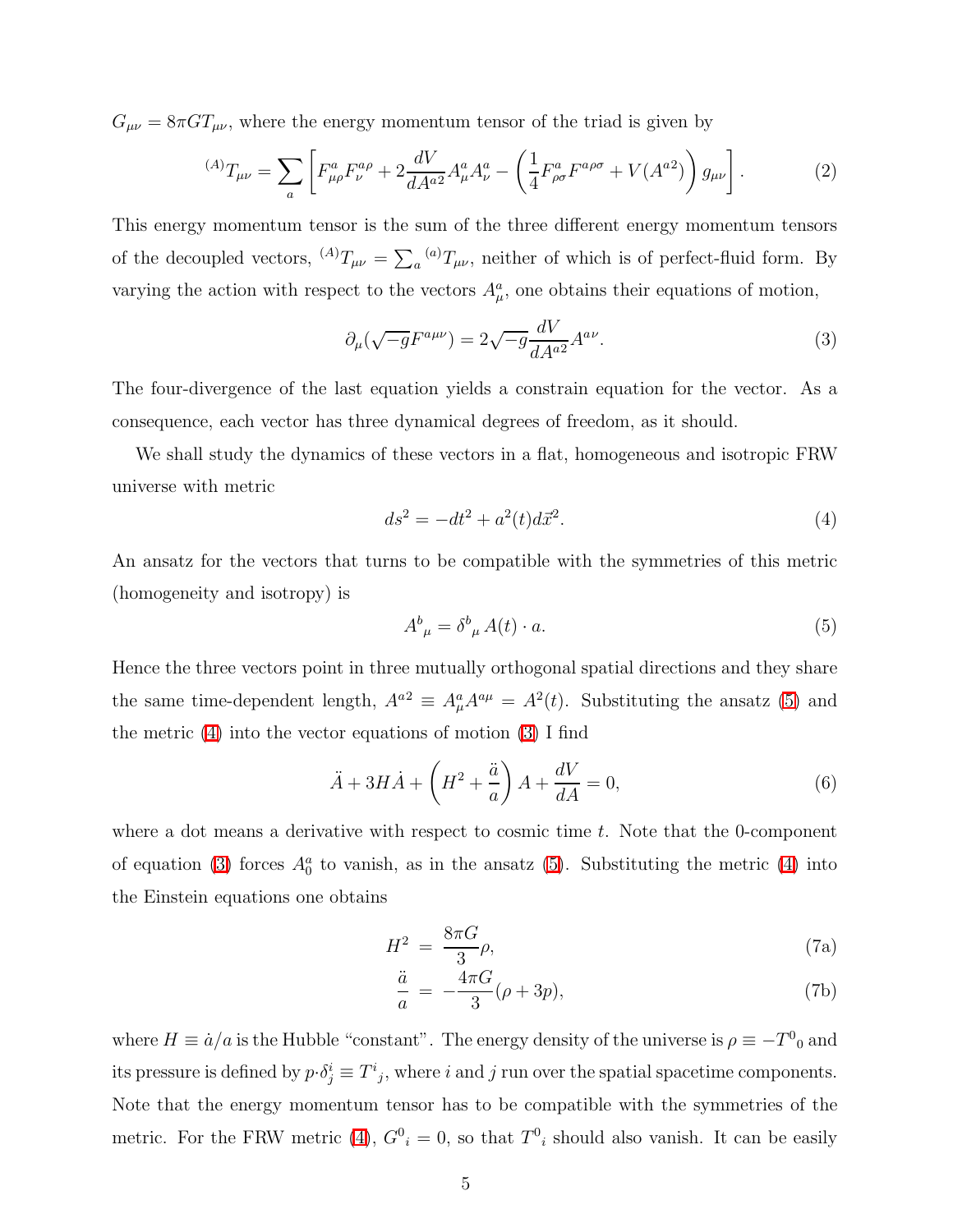verified that this is indeed the case for the ansatz [\(5\)](#page-5-0). The requirement of isotropy is non-trivial for a single vector, since its energy momentum tensor is

$$
^{(a)}T^{i}{}_{j} = \left(\frac{1}{2}(\dot{A} + HA)^{2} - V\right)\delta^{i}{}_{j} + \left(2\frac{dV}{dA^{2}}A^{2} - (\dot{A} + HA)^{2}\right)\delta^{i}{}_{j} \cdot \delta^{a}{}_{j}.\tag{8}
$$

Although this energy momentum tensor is diagonal, its value along the  $j = a$  direction is different from the one along the directions perpendicular to it. Nevertheless, the total energy momentum tensor  $^{(A)}T_{\mu\nu} \equiv \sum_a {^{(a)}}T_{\mu\nu}$  has isotropic stresses, and the corresponding energy density  $\rho_A$  and (isotropic) pressure  $p_A$  are given by

<span id="page-6-1"></span><span id="page-6-0"></span>
$$
\rho_A = \frac{3}{2}(\dot{A} + HA)^2 + 3V(A^2),\tag{9a}
$$

$$
p_A = \frac{1}{2}(\dot{A} + HA)^2 - 3V(A^2) + 2\frac{dV}{dA^2}A^2.
$$
 (9b)

Note that the equation of motion [\(6\)](#page-5-3) can be also derived from the condition  $\dot{\rho}_A + 3H(\rho_A + p_A) = 0.$ 

To conclude this section let me point out a remarkable property of the cosmic triad. Namely, its equation of state  $w_A \equiv p_A/\rho_A$  can become less than  $-1$  (with a positive energy density) if  $dV/dA^2$  is negative [\[35](#page-27-6)]. Because a mass term for a vector  $A_\mu$  has the form  $V(A^2) = \frac{m^2}{2} A_\mu A^\mu$ , I call such vectors "tachyonic". Tachyons (particles of negative squared mass) are usually associated with instabilities. In many cases, an instability merely signals the tendency of the system to evolve. In cosmology, those instabilities are not particularly terrible. In fact, a universe in stable equilibrium would be pretty lame, as it would not even expand. In the absence of gravitational instability structures would not form, and without the (effective) tachyonic mass of a scalar, it would be quite difficult to seed a scale invariant spectrum of perturbations during inflation [\[36](#page-27-7), [37](#page-27-8)]. Scalar tachyons<sup>3</sup> indeed have been widely considered in the literature. Other forms of instability are more worrisome, like the quantum-mechanical instability of the vacuum in the presence of a phantom [\[12,](#page-25-5) [13](#page-25-6)]. By simple analogy, any form of instability associated with a tachyonic vector is not expected to be of this second kind, as the vectors have a conventional kinetic term. This question is not only of academic interest, since analyses of observational data (marginally) favor a dark energy equation of state  $w_{DE} < -1$  [\[1,](#page-24-0) [14\]](#page-25-7).

I shall not deal here with the quantum mechanics of tachyonic particles, which even for scalars is not free of problems. Nevertheless, I also want to present some arguments

<sup>&</sup>lt;sup>3</sup> By a "scalar tachyon" I mean a scalar field  $\varphi$  with a convex potential,  $d^2V/d\varphi^2 < 0$ .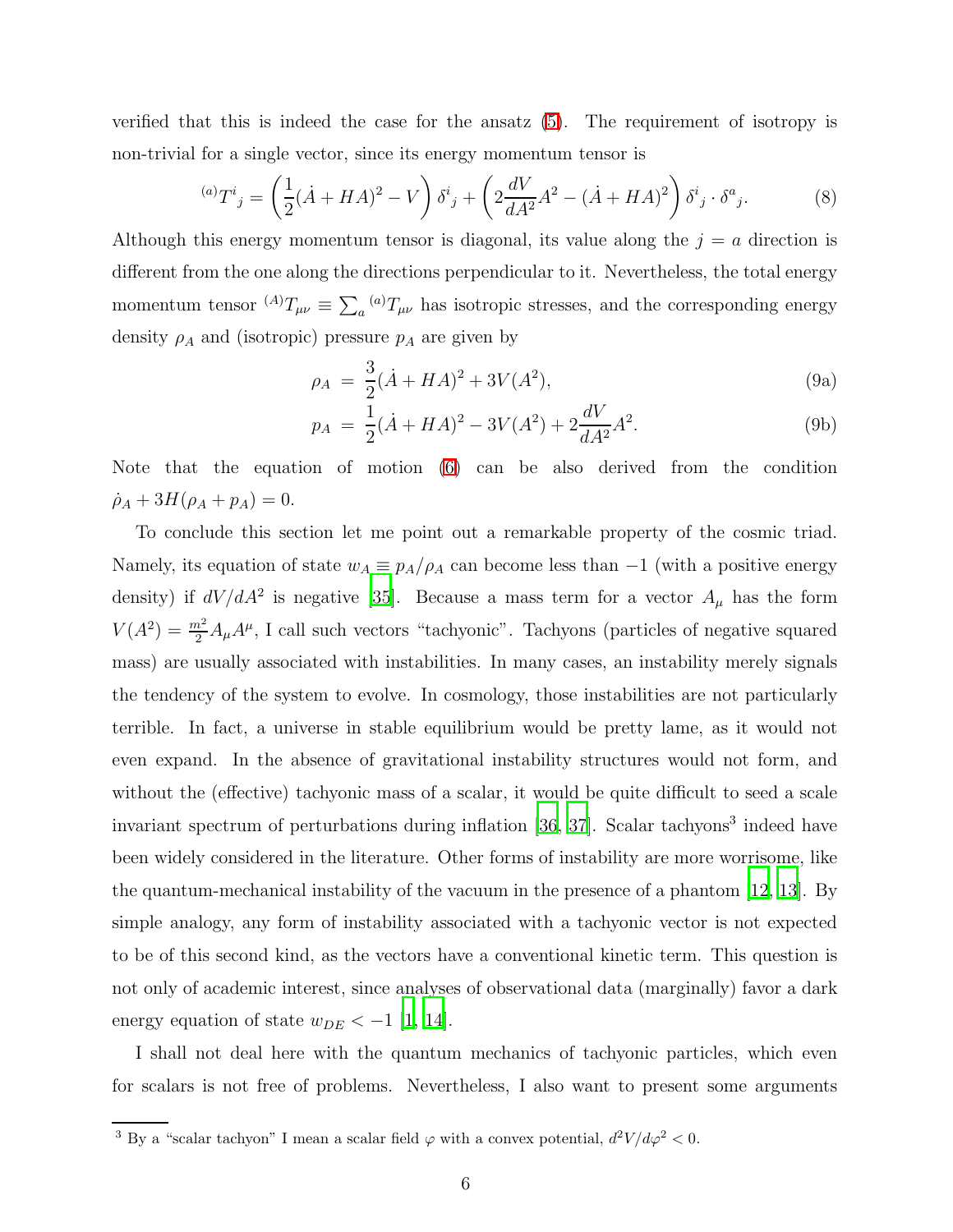that suggest that a tachyonic vector might be similar to a phantom field [\[38](#page-27-9)]. One of the arguments goes back to the Stueckelberg theory of massive vectors [\[39,](#page-27-10) [40\]](#page-28-0). Consider for simplicity a vector field in Minkowski space,

<span id="page-7-1"></span><span id="page-7-0"></span>
$$
L = -\frac{1}{4}F_{\mu\nu}F^{\mu\nu} - \frac{\kappa m^2}{2}A_{\mu}A^{\mu}.
$$
 (10)

The field is massive for  $\kappa = 1$  and tachyonic for  $\kappa = -1$ . Upon the substitution  $A_{\mu} \rightarrow A_{\mu} + m^{-1} \partial_{\mu} S$ , the Lagrangian [\(10\)](#page-7-0) reads

$$
L = -\frac{1}{4}F_{\mu\nu}F^{\mu\nu} - \frac{\kappa m^2}{2}A_{\mu}A^{\mu} - \kappa m A^{\mu}\partial_{\mu}S - \frac{\kappa}{2}\partial_{\mu}S\partial^{\mu}S. \tag{11}
$$

Note that [\(11\)](#page-7-1) contains an additional scalar, the Stueckelberg field S. For a massive vector  $(\kappa = 1)$  S has a conventional kinetic term, but for a tachyonic vector  $(\kappa = -1)$ , its kinetic term has the "wrong" sign, like the one of a phantom [\[11\]](#page-25-4). However, the additional field S turns to be constrained in the quantum theory. Even though it describes a massive vector, the Lagrangian [\(11\)](#page-7-1) has a gauge symmetry,  $A_{\mu} \to A_{\mu} + \partial_{\mu} \lambda$ ,  $S \to S - m\lambda$ , where  $\lambda$  is a scalar function. Upon quantization, this gauge freedom is fixed by imposing the Stueckelberg subsidiary condition  $\partial_{\mu}A^{\mu} - mS = 0$ , which relates S and the divergence of the vector [\[40\]](#page-28-0). Thus, strictly speaking, the field S is not simply a phantom scalar in the conventional sense. On the other hand, there are other properties that suggest phantom-like behavior of a tachyonic vector, like the opposite sign of the propagator in the high-momentum limit, or the opposite sign in front of the squared longitudinal momentum in the Hamiltonian [\[41\]](#page-28-1).

In the time-dependent situation we are dealing with, where the triad vectors have a non-vanishing expectation value, the issue is slightly more complicated. Consider quantum fluctuations  $\delta A_\mu$  around one of the triad vectors in our classical solutions,  $A_\mu^a \to A_\mu^a + \delta A_\mu$ . Expanding the vector Lagrangian in [\(1\)](#page-4-0) to second order in  $\delta A_\mu$  and neglecting fluctuations in the gravitational field I get, for one of the triad vectors,

$$
L = -\frac{1}{4}\delta F_{\mu\nu}\delta F^{\mu\nu} - \frac{dV}{dA^2}\delta A_{\mu}\delta A^{\mu} - 2\frac{d^2V}{d^2A^2}(A^{a\mu}\delta A_{\mu})^2. \tag{12}
$$

Terms linear in the perturbations vanish if  $A^{a\mu}$  satisfies the classical equations of motion. Note that in addition to the mass term proportional to  $dV/dA^2$ , there is an additional contribution proportional to  $d^2V/d^2A^2$  that breaks Lorentz invariance (because of the coupling of  $\delta A_\mu$  to the classical, non-vanishing vector  $A^\mu$ .) Therefore, the quantization of  $\delta A_\mu$  is expected to be significantly different from the one of the tachyonic vector in the Lagrangian  $(10).$  $(10).$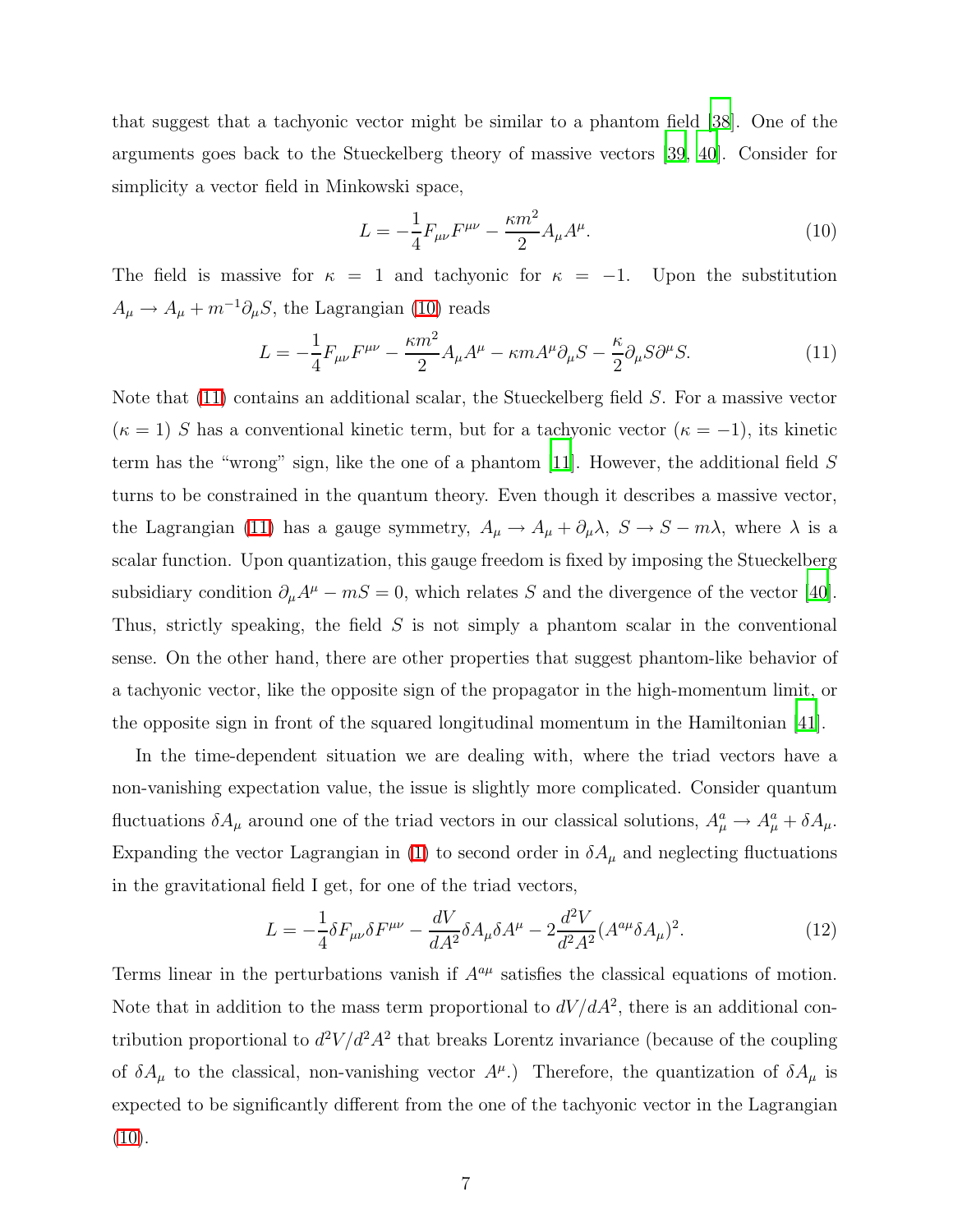### <span id="page-8-2"></span>III. COSMIC EVOLUTION

Our next task consists in studying the evolution of the cosmic triad in a universe that contains additional forms of "matter", like an inflaton<sup>4</sup> ( $p_{inf} \approx -\rho_{inf}$ ), radiation ( $p_r = \rho_r/3$ ) or dust  $(p_d = 0)$ . Ideally, we would like the cosmic triad to remain subdominant during most of cosmic history, and just around redshift  $z \approx 1$  come to dominate the energy density of the universe and trigger a stage of accelerated expansion.

The vector equation of motion [\(6\)](#page-5-3) is formally the same as the one for a self-interacting conformally coupled scalar field. Indeed, the term in parenthesis is proportional to the Ricci scalar  $R$ , which vanishes during radiation domination. Of course, the similarity between the equations of motion of a vector and a conformally coupled scalar arises from the conformal invariance of the Maxwell Lagrangian. In some instances it is going to be more convenient to deal with a set of two first order differential equations, rather that with a single second order one. Introducing the number of e-folds  $dN \equiv d \log a$  as a time variable, and defining

<span id="page-8-1"></span>
$$
B = \dot{A} + HA,\tag{13}
$$

the vector equation of motion [\(6\)](#page-5-3) can be recast as

$$
\frac{dB}{dN} + 2B + \frac{1}{H}\frac{dV}{dA} = 0,\t(14a)
$$

$$
\frac{dA}{dN} - \frac{B}{H} + A = 0,\t(14b)
$$

where the Hubble constant is given by equation [\(7a\)](#page-5-4).

In the following I study the vector equations of motion in two limits: the limit where matter dominates (early stages of cosmic evolution) and the limit of triad domination (late stages). The evolution of the triad depends on the self interaction  $V$ . In this paper I focus on a class of run-away power-law potentials

<span id="page-8-0"></span>
$$
V(A^2) = M^4 \cdot \left(\frac{A^2}{M^2}\right)^{-n},\tag{15}
$$

where  $M$  is a positive parameter with dimensions of mass. This class turns to be sufficiently general for our purposes. In five spacetime dimensions, a self-interaction of this form (with  $n = 1/2$ ) leads to inflation along "our" three spatial dimensions, while keeping the size of

<sup>&</sup>lt;sup>4</sup> The inflaton is the component or components responsible for an eventual stage of inflation.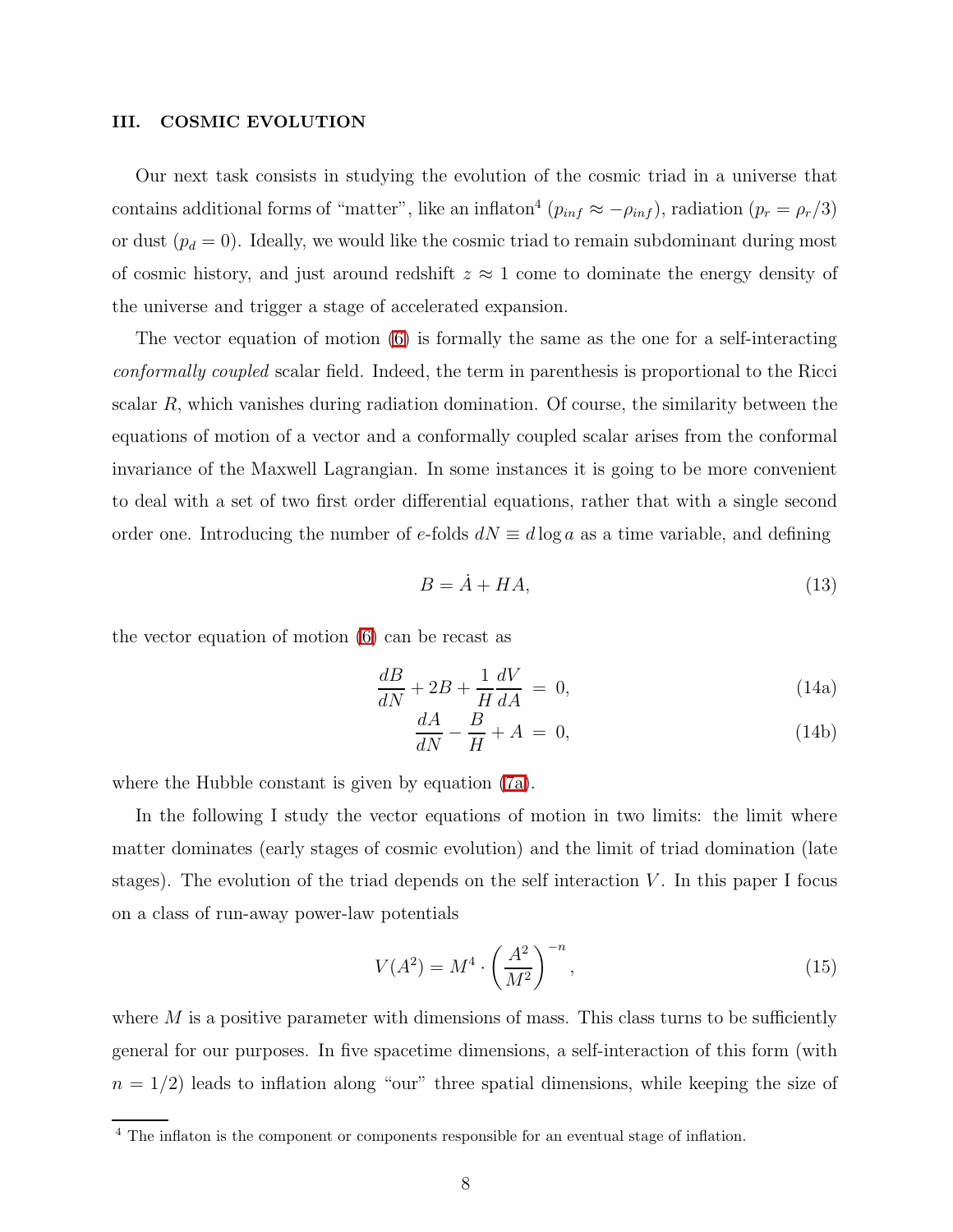the remaining fifth dimension essentially constant [\[35\]](#page-27-6). These runaway potentials are also reminiscent of a class of "tracker" quintessence [\[10,](#page-25-3) [18](#page-25-11)]. Note that for  $n > 0$ , the case we are interested in, all these models are tachyonic. Non-tachyonic interactions do not appear to be particularly interesting.

#### A. Matter domination

Suppose that the energy density of the universe is dominated by the inflaton, radiation or dust, i.e. the contribution of the triad to the total energy density of the universe is negligible. The scale factor then grows like

<span id="page-9-1"></span><span id="page-9-0"></span>
$$
a(t) = a_0 \left(\frac{t}{t_0}\right)^{\beta}, \quad \text{where} \quad \beta = \frac{2}{3(1+w_m)}\tag{16}
$$

and  $w_m$  is the matter equation of state. Thus,  $\beta \gg 1$  during nearly de Sitter inflation,  $\beta = 1/2$  during radiation domination and  $\beta = 2/3$  during dust domination. We shall keep  $\beta$  as a free parameter and consider solutions of the equation of motion where A also grows as a power in cosmic time. The reader can verify that indeed,

$$
A = \left(\frac{2n(n+1)^2}{3\beta(n+1) - n + \beta(2\beta - 1)(n+1)^2}\right)^{\frac{1}{2n+2}} \cdot M \cdot \left(\frac{t}{M^{-1}}\right)^{\frac{1}{1+n}} \tag{17}
$$

is a solution of the equation of motion [\(6\)](#page-5-3) for an interaction given by equation [\(15\)](#page-8-0). Actually, this solution is also an attractor. Perturbing  $A \to A + \delta A$  and linearizing equation [\(6\)](#page-5-3) for the given unperturbed background [\(16\)](#page-9-0) I find

$$
\delta \ddot{A} + 3H \delta \dot{A} + \left( H^2 + \frac{\ddot{a}}{a} \right) \delta A + \frac{d^2 V}{dA^2} \delta A = 0. \tag{18}
$$

The term in parenthesis is positive during dust domination, and it vanishes during radiation domination. At the same time, the derivative  $d^2V/dA^2$  is always positive for the potentials [\(15\)](#page-8-0). Therefore, small deviations from the solution [\(17\)](#page-9-1) oscillate and decay away. Note that along the attractor, the equation of state of the triad is constant,

<span id="page-9-2"></span>
$$
1 + w_A = \frac{n}{1 + n}(1 + w_m). \tag{19}
$$

Hence, these solutions are analogous to the quintessence and trackers discussed in [\[18](#page-25-11)] and [\[10](#page-25-3)]. The triad equation of state is always smaller than the one of the dominant component, and the closer the latter to −1, the lesser is their difference. The triad equation of state as a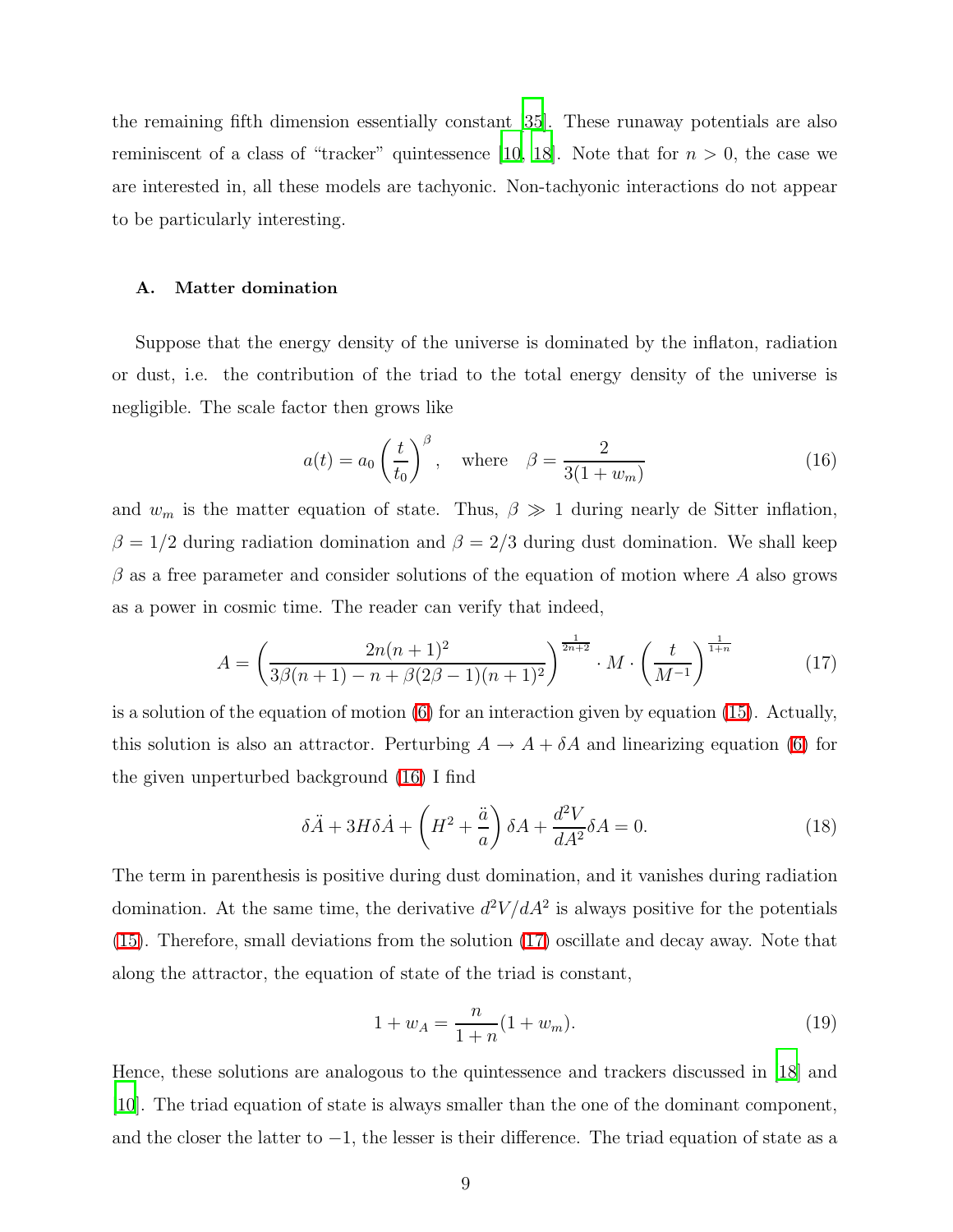

<span id="page-10-0"></span>FIG. 1: A plot of  $w_A$ , equation [\(19\)](#page-9-2), for (from top to bottom)  $\beta = 1/2$  (radiation domination),  $\beta = 2/3$  (dust domination) and  $\beta = 15$  (nearly de Sitter inflation).

function of n is plotted for various values of  $\beta$  in figure [1.](#page-10-0) Because at the present epoch the universe is not dominated by dust any more, the value of the triad equation of state today lies between the ones along the matter attractor and the de Sitter attractor I will discuss next. Hence, experimental constraints  $[1, 2]$  $[1, 2]$  $[1, 2]$  on the value of  $w_{DE}$  restrict the possible values of *n*. In particular, in order to obtain  $w_A \leq 0.75$  today, models with  $n \leq 1/2$  have to be considered. This restriction applies provided initial conditions are chosen in the basin of attraction of the tracking solution.

For later purposes, let me also discuss an approximate solution of the system [\(14\)](#page-8-1). Suppose that  $B \ll HA$  and  $dV/dA \ll HB$ . Loosely speaking, these inequalities are attained in the limits of large A or large H. Then, equations  $(14)$  have the approximate solution

$$
A = A_{(0)} \exp[-(N - N_0)], \quad B = B_{(0)} \exp[-2(N - N_0)] \tag{20}
$$

Along this solution the kinetic energy of the field  $B^2 \propto e^{-4N}$  decreases, whereas the potential energy  $V \propto e^{2nN}$  increases. Hence, soon the potential energy dominates the kinetic one,  $B<sup>2</sup> \ll V$ , so that along this approximate solution the equation of state is

<span id="page-10-2"></span><span id="page-10-1"></span>
$$
w_A \approx -1 - \frac{2}{3}n,\tag{21}
$$

which is less than  $-1$ . However, this approximate solution only holds temporarily, as the assumptions we have made finally become violated. Later on I will discuss an example where initial conditions place the triad on the approximate solution [\(20\)](#page-10-1) for a significant period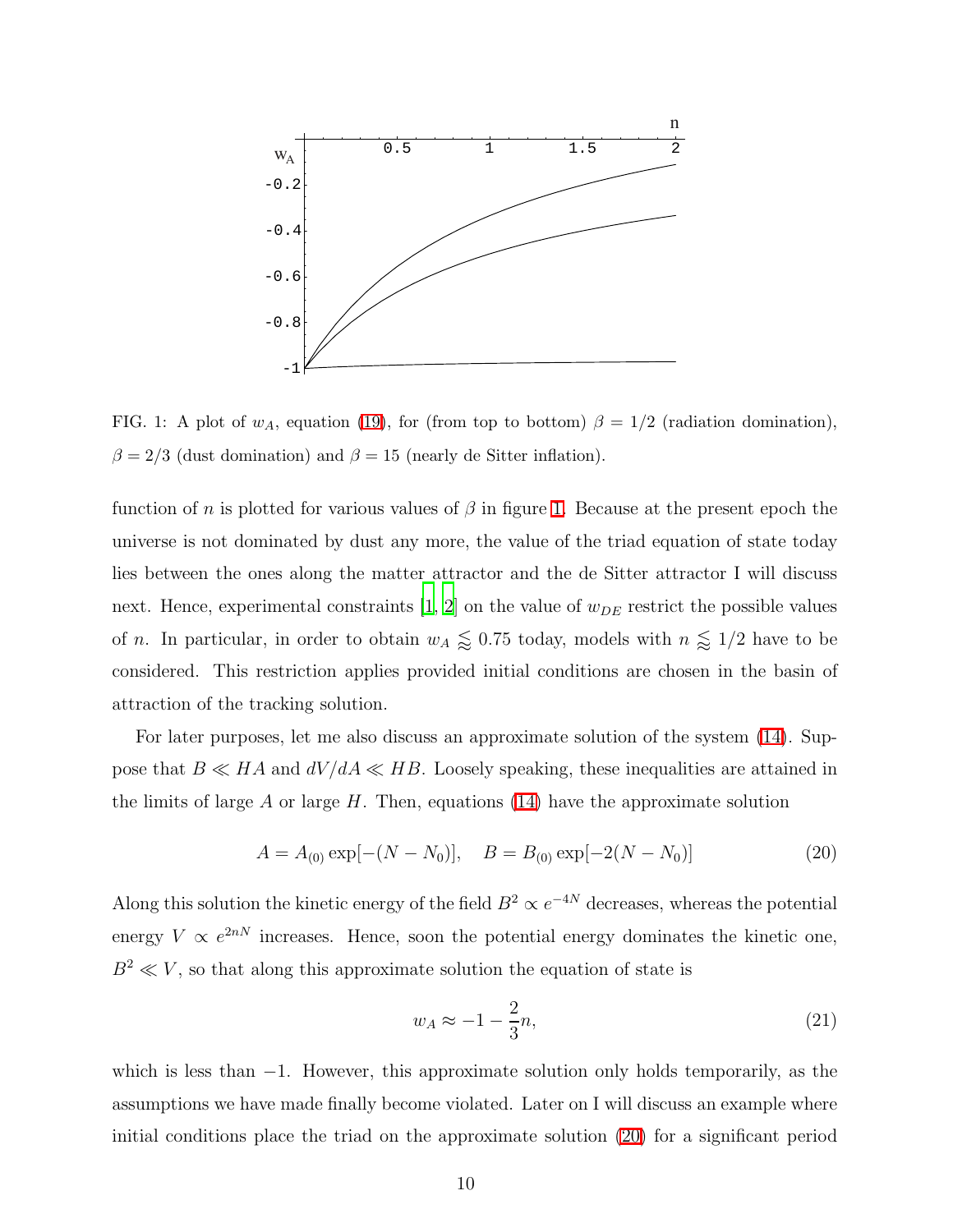of time. Note that in the opposite limit, the limit where the kinetic energy dominates the potential one,  $B^2 \gg V$ , the triad equation of state is radiation-like,  $w_A \approx 1/3$ . In both limits, the triad is quite different from a (canonical) scalar field (with positive potential), for which  $-1 \leq w \leq 1$ .

#### B. Triad domination

Along the attractor [\(17\)](#page-9-1), the energy density of the triad decays slower than the one of matter. Therefore, sooner or later the triad will come to dominate the universe. Consider thus the equation of motion [\(6\)](#page-5-3) when the triad dominates the content of the universe. Using equations  $(7)$  and  $(9)$  the vector equation of motion  $(6)$  takes the form

$$
\ddot{A} + 3H\dot{A} + \frac{dW}{dA} = 0, \quad \text{where} \quad \frac{dW}{dA} \equiv \frac{4\pi G}{3} \left( 12V - 3\frac{dV}{dA}A \right) A + \frac{dV}{dA}, \tag{22}
$$

which is just like the equation of motion of a minimally coupled scalar with appropriate potential (we won't need the explicit form of  $W(A)$ ).

Solutions of equation [\(22\)](#page-11-0) with constant  $A = A_*$  can be easily identified by requiring  $dW/dA$  to have a zero at  $A_{*}$ . This leads to the condition

<span id="page-11-1"></span><span id="page-11-0"></span>
$$
\left. \frac{d \log V}{d \log(4\pi GA^2 - 1)} \right|_{A_*} = 2. \tag{23}
$$

<span id="page-11-2"></span>Those constant A solutions are expected to be stable (attractors) if  $d^2W/dA^2 > 0$ , which implies

$$
\left. \frac{dV}{dA^2} + \frac{1}{4\pi G} \frac{d^2 V}{d^2 A^2} (1 - 4\pi G A^2) \right|_{A_*} > 0. \tag{24}
$$

Along the attractor the energy density is, from equations [\(7a\)](#page-5-4) and [\(9a\)](#page-6-1),

<span id="page-11-3"></span>
$$
\rho_A = \frac{3V(A_*^2)}{1 - 4\pi G A_*^2},\tag{25}
$$

i.e. a constant. Hence, these constant A solutions are de Sitter attractors with  $w_A = -1$ ; they are natural candidates to accommodate the present accelerated expansion of the universe. Figure [2](#page-12-0) shows a phase diagram of the system [\(22\)](#page-11-0) when the triad is the dominant component of the universe. Note that along the de Sitter attractor, the kinetic energy of the triad does not vanish.

Inserting the potentials [\(15\)](#page-8-0) into equation [\(23\)](#page-11-1) and verifying condition [\(24\)](#page-11-2) I find that there is a single (stable) de Sitter attractor at

<span id="page-11-4"></span>
$$
A_*^2 = \frac{1}{4\pi G} \frac{n}{n+2}.\tag{26}
$$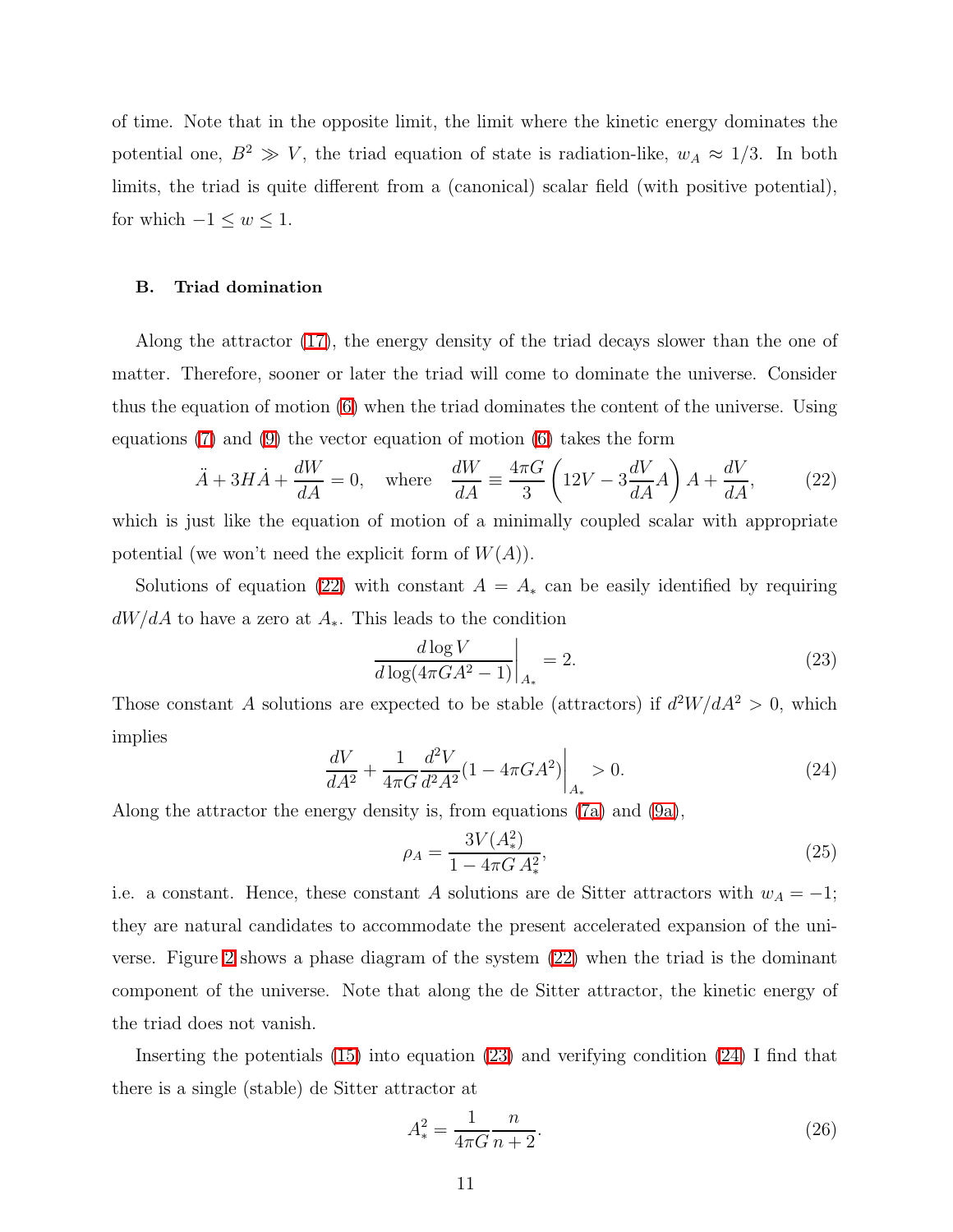

<span id="page-12-0"></span>FIG. 2: A phase diagram of the system [\(14\)](#page-8-1) for  $n = 1/2$ . The units are arbitrary. The diagram clearly shows that all phase trajectories converge to the single de Sitter attractor at constant A and H.

Substituting this value of  $A_*$  into [\(25\)](#page-11-3) and requiring it to be of the order of the present energy density, one can then estimate what is the required value of  $M$  to fit the present stage of accelerated expansion,

$$
M \sim 10^{-\frac{122}{4+2n}} G^{-1/2}.
$$
\n(27)

Therefore, for  $n \approx 0$  the required value leads to the "infamous" scale  $M \sim 10^{-3}$  eV, whereas larger values of n result into more reasonable energies. Note that we are fitting, rather that explaining, the time cosmic acceleration begins. As mentioned above, the exponent  $n$ determines the value of the equation of state today. The close n to 0, the closer  $w_A$  is to  $-1$ today.

# C. Two Examples

In this section I present two particular examples of possible realizations of vector dark energy. Current limits on the value of the equation of state of dark energy  $w_{DE}$  and its derivative with respect to redshift  $dw_{DE}/dz$  at  $z = 0$  are

<span id="page-12-1"></span>
$$
w_{DE}\big|_{z=0} = -1.31 \pm_{0.28}^{0.22} \quad \text{and} \quad \frac{dw_{DE}}{dz}\big|_{z=0} = 1.48 \pm_{0.90}^{0.81},\tag{28}
$$

where the prior on the density parameter of dust  $\Omega_M = 0.27 \pm 0.04$  has been assumed [\[1\]](#page-24-0). Because the uncertainties are correlated, the reader is advised to look at the constraints on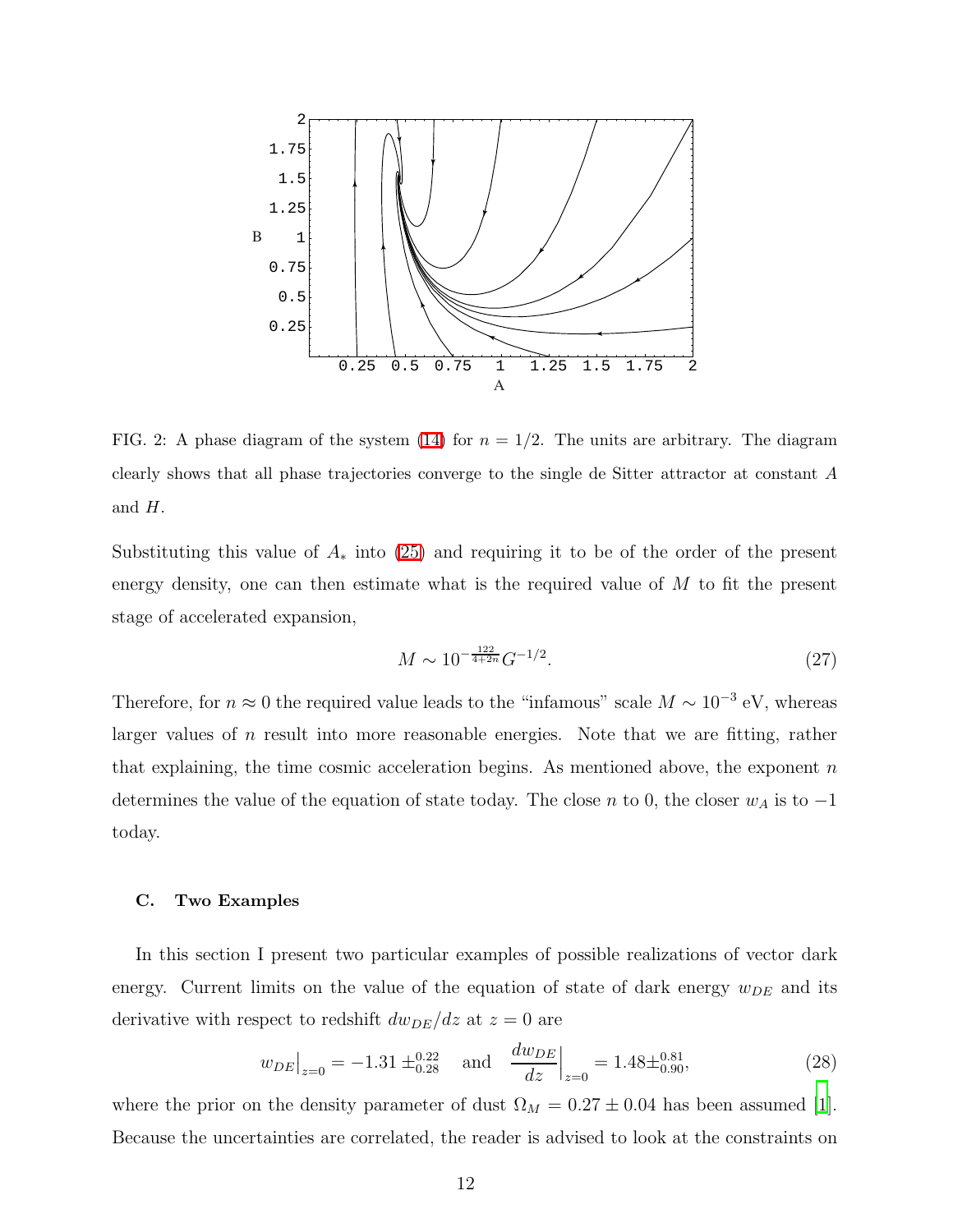

<span id="page-13-1"></span>FIG. 3: Triad energy density (in units of today's critical energy density) versus  $\log_{10}(1+z)$  for the interaction [\(29\)](#page-13-0). Shown is the energy density of vector dark energy for four sets of initial conditions (continuous lines). For reference, the energy densities of radiation (dash-dotted) and dust (dotted) are also displayed. Note that despite the big difference in the initial value of the energy density (50 orders of magnitude), the present value of the dark energy density parameter still is  $\Omega_{DE} \approx 0.72$ .

the  $w_{DE} - dw_{DE}/dz$  plane in figure 10 of [\[1\]](#page-24-0). Note that the limits [\(28\)](#page-12-1) are significantly weaker than the ones derived assuming that  $w_{DE}$  is constant.

The first example has a potential

<span id="page-13-0"></span>
$$
V(A^2) = M^4 \left(\frac{A^2}{M^2}\right)^{-1/4}, \quad \text{where} \quad M^{9/2} = 9 \cdot 10^{-2} \left(\frac{3}{8\pi G}\right)^{5/4} H_0^2 \tag{29}
$$

and I am assuming that the Hubble constant today is  $H_0 = 70 \text{ km/s/Mpc}$ . Note that in this model V is not an analytic function of  $A^2$ . In particular,  $A^2$  is constrained to be spacelike. Figure [3](#page-13-1) shows the evolution of the energy density for different sets of initial conditions, and figure [4](#page-14-0) shows the corresponding behavior of the triad equation of state. As clearly seen in the figures, the late time evolution of the cosmic triad is quite insensitive to initial conditions. For this particular model,  $w_A \approx -0.87$ ,  $dw_A/dz \approx 0.10$  and  $\Omega_A \approx 0.72$  today. These values are consistent with the current limits on the properties of dark energy [\(28\)](#page-12-1), see also figure 10 in [\[1\]](#page-24-0). Larger values of n lead to violations of the limit on  $w_{DE}$  today, whereas smaller values yield  $w_A$ 's closer to -1.

In the second example the interaction term is given by

<span id="page-13-2"></span>
$$
V(A^2) = M^4 \left(\frac{A^2}{M^2}\right)^{-1/2}, \quad \text{where} \quad M^5 = \left(\frac{3}{8\pi G}\right)^{3/2} H_0^2. \tag{30}
$$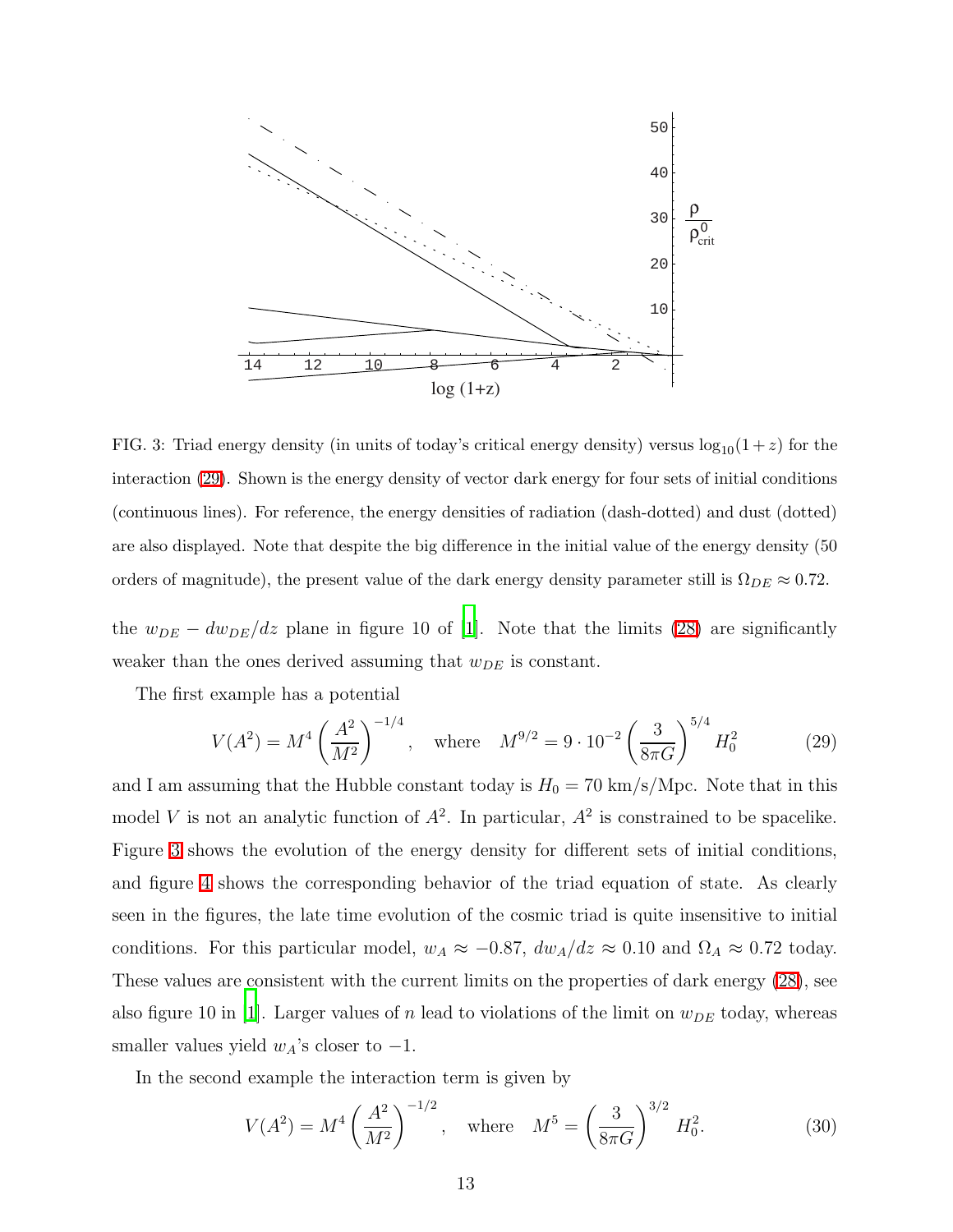

<span id="page-14-0"></span>FIG. 4: A plot of the triad equation of state for the same initial conditions and interaction as in figure [3.](#page-13-1) The attractors are easily identified by their constant value of  $w<sub>A</sub>$ , which can be read off figure [1.](#page-10-0) For one set of initial conditions, the system reaches first the radiation attractor, then proceeds to the dust attractor and finally to the de Sitter attractor. For another, the system does not reach the radiation attractor, but does reach the dust one before continuing to the de Sitter solution. And lastly, for yet a different one the universe barely reaches the transition to the de Sitter attractor just in time. For all initial conditions,  $w_A \approx -0.87$  today.

This corresponds to  $n = 1/2$  in equation [\(15\)](#page-8-0). In this case the triad evolution can be consistent with current observations if the initial value of A is fine-tuned. The initial value of  $B = (A + HA)$  can be quite arbitrary though. Cosmic evolution for such a model and tuned initial conditions is shown in figures [5](#page-15-0) and [6.](#page-15-1) The different lines correspond to different initial values of B. Note that all of them yield the same final result, and in particular all of them join the approximate solution [\(20\)](#page-10-1). As seen in figure [6](#page-15-1) the equation of state along that solution remains constant at  $w_A = -4/3$  (equation [\(21\)](#page-10-2)) all the way until today. By construction, in this particular example  $w_A \approx -1.33$ ,  $dw_A/dz \approx 0$  and  $\Omega_A = 0.72$  today. For integer values of n and fine-tuned initial conditions it is also possible to obtain histories where the equation of state  $w_A$  remains constant at a value significantly smaller than  $-1$  for a long period of time, and just recently approaches  $-1$ . For these models  $dw_A/dz$  tends to violate the limit in [\(28\)](#page-12-1). Certain analyses of supernova data [\[14](#page-25-7)] suggest that the equation of state has evolved from  $w_{DE} \approx 0$  at  $z \approx 1$  to  $w_{DE} < -1$  today [\[14\]](#page-25-7). Within the class of models [\(15\)](#page-8-0) I have not been able to obtain such a behavior while keeping at the same time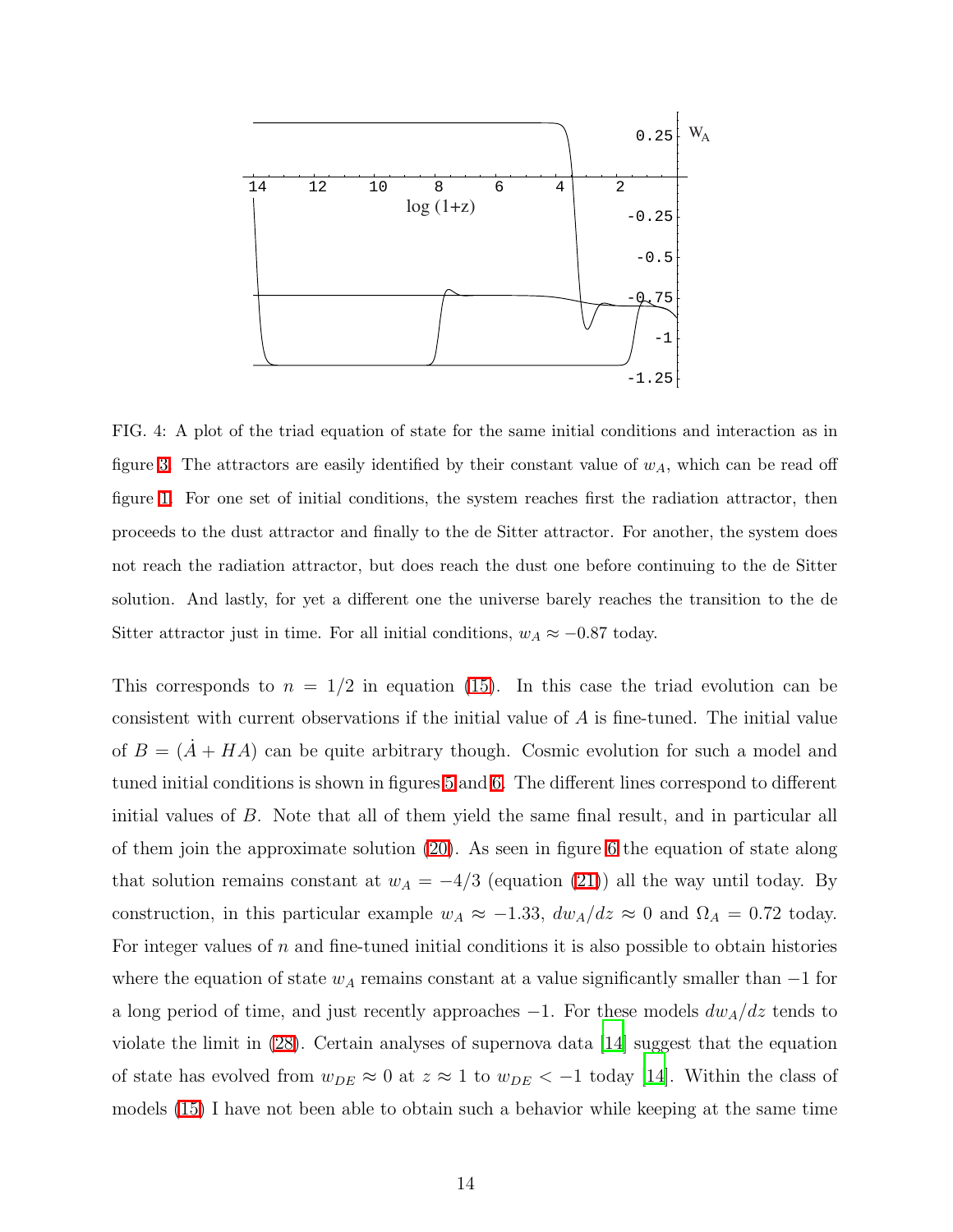

<span id="page-15-0"></span>FIG. 5: Triad energy density (in units of today's critical energy density) versus  $log_{10}(1 + z)$  for the second model [\(30\)](#page-13-2). For reference, the energy densities of radiation (dash-dotted) and dust (dotted) are also displayed. The shown trajectories share the same initial value of A, though the initial values of  $B$  are different. The present value of the dark energy density parameter is  $\Omega_{DE} \approx 0.72$ .



<span id="page-15-1"></span>FIG. 6: A plot of the triad equation of state of the dark triad for different initial conditions (same as in Figure [5\)](#page-15-0). For all of them the triad reaches the equation of state  $w_A = -4/3$ , equation [\(21\)](#page-10-2), and remains at that value till the present epoch.

an early epoch of radiation domination.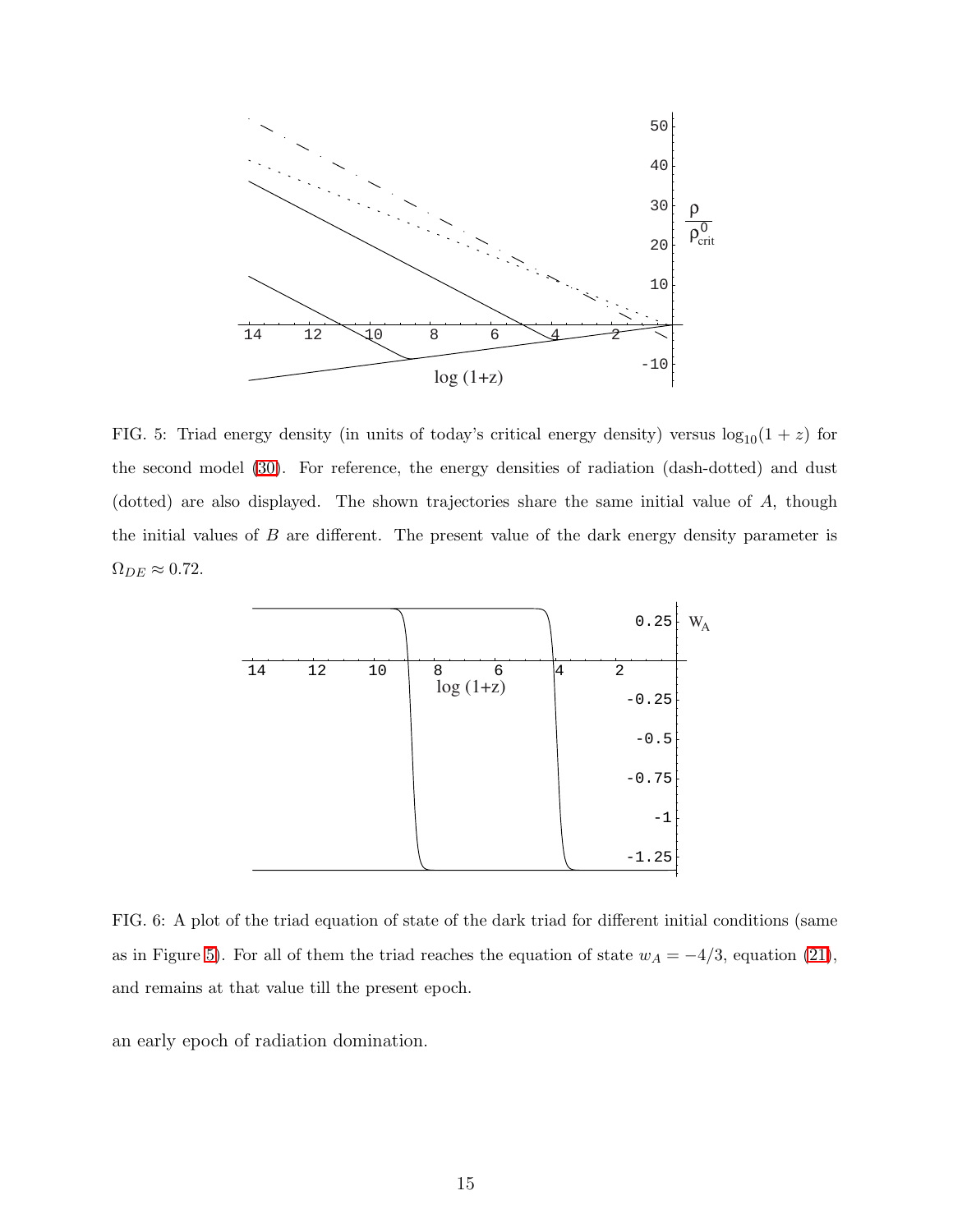# IV. PERTURBATIONS

The properties of any dark energy candidate not only comprise its equation of state, but also the way their perturbations (if any) behave [\[8\]](#page-25-1). These perturbations are coupled through Einstein's equations to metric perturbations, which in turn affect observables like CMB temperature anisotropies. The evolution of triad perturbations can also help to determine whether models with  $w_A < -1$  suffer from serious instabilities and are hence unviable. Unfortunately, cosmological perturbation theory with a triad turns to be rather involved, as scalar, vector and tensor modes couple to each other. Therefore, in this section I only scratch the surface and mainly present qualitative features of the equations.

In scalar longitudinal gauge and vector gauge, the most general linearly perturbed spatially flat FRW metric is [\[8](#page-25-1), [17](#page-25-9), [42](#page-28-2), [43\]](#page-28-3)

<span id="page-16-0"></span>
$$
ds^{2} = a^{2}(\eta) \left\{ -(1 + 2\Phi)d\eta^{2} - 2B_{i} d\eta dx^{i} + \left[ (1 - 2\Psi) \,\delta_{ij} + 2h_{ij} \right] dx^{i} dx^{j} \right\},\tag{31}
$$

where  $B^i$  is a transverse vector,  $\partial_i B^i = 0$ , and  $h_{ij}$  is a transverse and traceless tensor,  $\partial_i h^i{}_j = h^i{}_i = 0$ . In a similar way, we can decompose the perturbations of the vector fields in the triad  $\delta A^a_\mu$  into scalar and vector components,

<span id="page-16-2"></span>
$$
\delta A^a_\mu = (\delta A^a_0, \partial_i \chi^a + \delta A^a_i). \tag{32}
$$

Here  $\delta A_0^a$  and  $\chi^a$  are scalars and  $\delta A_i^a$  is a transverse vector,  $\partial_i \delta A^{ai} = 0$ . Note that for convenience we are using conformal time. In the following, spatial indices are raised and lowered with the metric  $\delta_{ij}$ .

#### A. Linearized triad equations

Because the vector fields in the triad do not couple to each other, we can study each of them at a time. Let me denote by  $A_i^a$  the spatial components of one of the background triad vectors and let me drop in the following the index a. The 0-component of the linearized equation of motion [\(3\)](#page-5-2) in the spacetime [\(31\)](#page-16-0) is

<span id="page-16-1"></span>
$$
\left(\partial_i\partial^i - 2a^2 \frac{dV}{dA^2}\right)\delta A_0 = -B_i A^{i\prime\prime} - \partial_i(\Phi + \Psi)A^{i\prime} + \partial_i\partial^i\chi',\tag{33}
$$

where a prime denotes a derivative with respect to conformal time. Remarkably, even though this is a scalar equation, it contains the vector perturbation  $B^i$ . In that respect,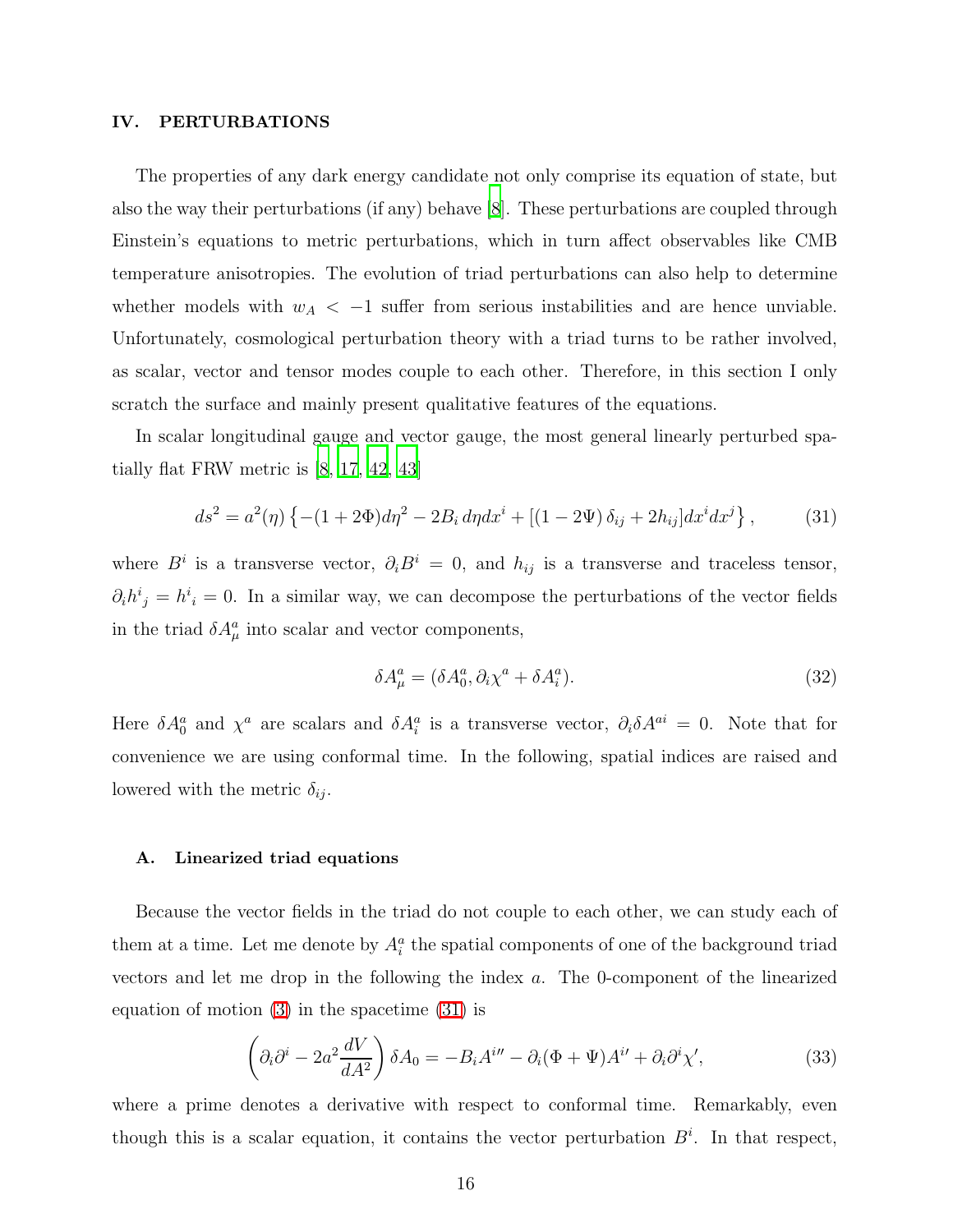non-vanishing vector fields lead to violations of the decomposition theorem [\[17\]](#page-25-9). In the absence of a background vector quantity, the only way to obtain a scalar linear in a vector  $B^i$  is to compute its divergence  $\partial_i B^i$ , which vanishes for a transverse vector. However, if the spacetime contains a non-vanishing background vector  $A_i$ , it is possible to construct a scalar linear in a vector perturbation through the combination  $A_i B^i$ . The reason why the decomposition theorem is expected to hold in FRW universes is that in general they do not have any *spatial* direction singled out.

<span id="page-17-0"></span>The i-components of the linearized equations have the form of the gradient of an equation that involves scalars plus an equation that involves transverse vector quantities. The scalar equation is

<span id="page-17-3"></span>
$$
\chi'' - \delta A_0' - \delta = -2a^2 \frac{dV}{dA^2} \chi,\tag{34}
$$

where  $\delta$  is implicitly defined by the decomposition

$$
2\Phi A_i'' + (\Phi + \Psi)' A_i' - 2a^2 \frac{d^2 V}{d^2 A^2} \delta(A^2) A_i \equiv \partial_i \delta + \delta_i,
$$
\n(35)

into a scalar  $\delta$  and a transverse vector  $\delta_i$ . The perturbation of  $A^2$  is given by

$$
\delta(A^2) = 2a^{-2} \left[ A^i (\Psi \delta_{ij} - h_{ij}) A^j + A^i (\partial_i \chi + \delta A_i) \right],
$$
\n(36)

<span id="page-17-2"></span>and in particular, does not contain  $\delta A_0$ . The remaining vector equation takes the form

$$
\delta A_i'' - \partial_j \partial^j \delta A_i - (A^{j'} \partial_j) B_i - 2h'_{ij} A^{j'} - \delta_i = -2a^2 \frac{dV}{dA^2} \delta A_i.
$$
 (37)

Therefore, again, scalar, vector and tensor perturbations are not decoupled, since there exists a non-vanishing vector in the background.

Note that [\(33\)](#page-16-1) is not a dynamical equation for  $\delta A_0$ , but a constraint. It seems that for tachyonic models,  $dV/dA^2 < 0$ , one cannot solve for  $\delta A_0$ , since in that case the operator  $\partial_i \partial^i - 2a^2 dV/dA^2$  is not invertible. This would point out to a potential inconsistency of tachyonic models. However, as we shall see next, this difficulty is only apparent. Taking the Laplacian of equation [\(34\)](#page-17-0) and using the time derivative of the constraint [\(33\)](#page-16-1) to substitute the value of  $\partial_i \partial^i \delta A_0'$ , one obtains a first order differential equation in time for  $\delta A_0$  that does not contain its spatial derivatives,

<span id="page-17-1"></span>
$$
\frac{dV}{dA^2} \delta A_0' + \left[ \left( \frac{dV}{dA^2} \right)' + 2 \frac{a'}{a} \frac{dV}{dA^2} \right] \delta A_0 = f(\Phi, \Psi, \chi, a, \vec{A}, \vec{B}). \tag{38}
$$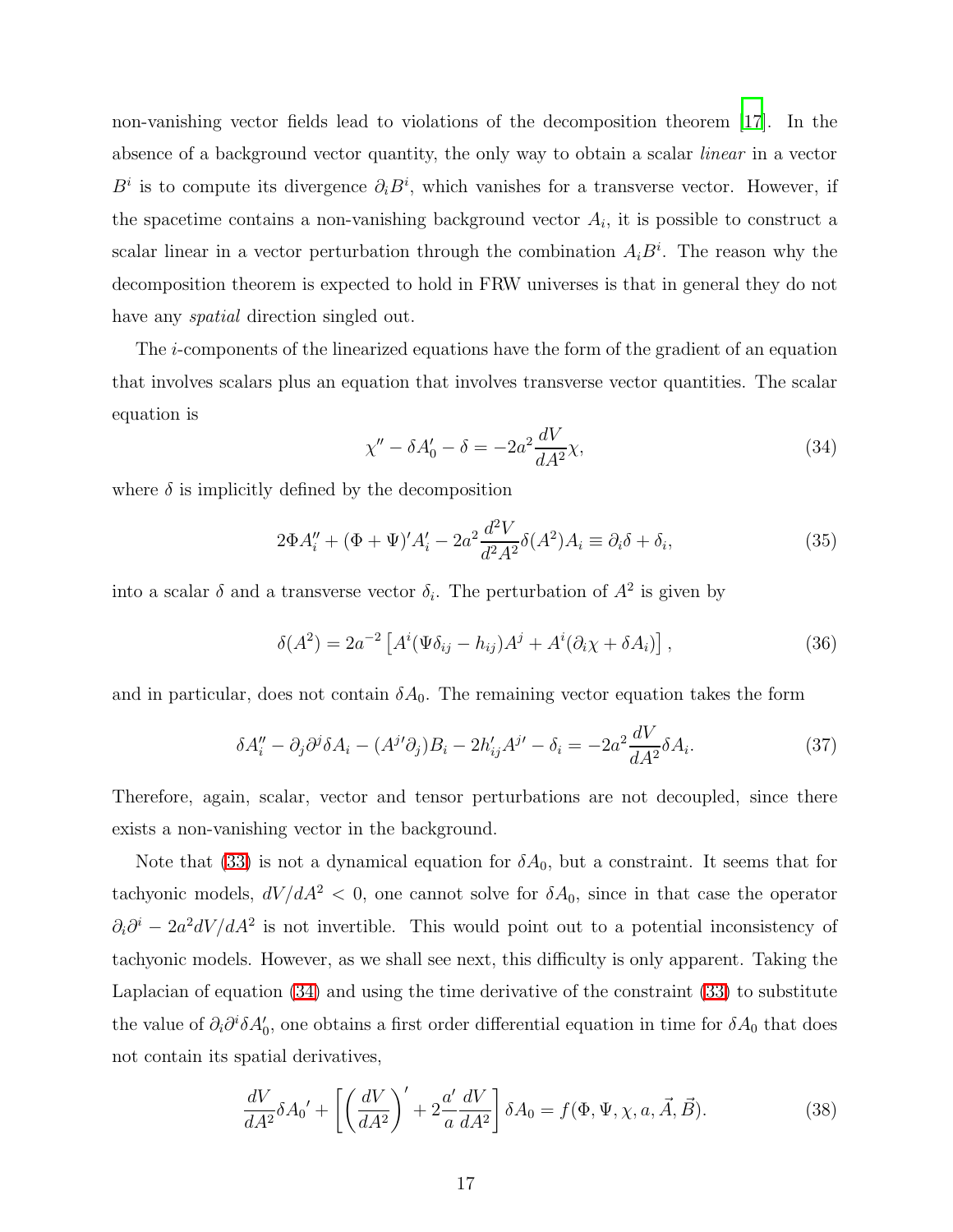Here, f is a function of the specified variables and its derivatives we shall not be concerned with. What is important is that if a set of initial conditions satisfying the constraint [\(33\)](#page-16-1) is specified, then, the solution of equations [\(38\)](#page-17-1) and [\(34\)](#page-17-0) is guaranteed to satisfy equation [\(33\)](#page-16-1) at all times. Hence, it is in fact possible to solve for  $\delta A_0$ .

To conclude this part let us count how many "degrees of freedom" (per vector) the triad perturbations contain. We have seen that  $\delta A_0$  is constrained, so it is not dynamical. Equation [\(34\)](#page-17-0) contains the second time derivative of  $\chi$  (1 dof) and equation [\(37\)](#page-17-2) the second time derivative of the transverse vector  $\delta \vec{A}$  (2 dof). Thus, there are 3 degrees in freedom in total, as pertains to a massive vector.

#### B. Perturbed Energy Momentum Tensor

The perturbations in the triad induce perturbations in its energy momentum tensor, which in turn are responsible for sourcing metric perturbations. In this subsection I shall deal with vector and tensor perturbations, which cannot be sourced in conventional cosmological models.

The perturbations in the energy-momentum tensor of the triad vectors  $A^a_\mu$  can be decomposed into an isotropic pressure  $\delta p_A$  and a traceless anisotropic stress  $\Pi^i_j$  perturbation,  $\delta T^i{}_j \equiv \delta p_A \delta^i{}_j + p_A \Pi^i{}_j$ . The anisotropic stress itself can be decomposed into scalar, vector and tensor components,  $\Pi^i{}_j \equiv {}^{(s)}\Pi^i{}_j + {}^{(v)}\Pi^i{}_j + {}^{(v)}\Pi_j{}^i + {}^{(t)}\Pi^i{}_j$ , where  ${}^{(s)}\Pi^i{}_j = (\partial^i\partial_j - \delta^i_j\partial^k\partial_k/3)\Pi$ , <sup>(v)</sup> $\Pi^i_j = \partial_j \Pi^i$  ( $\Pi^i$  transverse), and <sup>(t)</sup> $\Pi^i_j$  is transverse and traceless.

The equations of motion for vector (metric) perturbations are [\[8,](#page-25-1) [17\]](#page-25-9)

<span id="page-18-0"></span>
$$
\partial_j B^{i\prime} + 2\frac{a'}{a} \partial_j B^i = 8\pi G a^2 p_A^{(v)} \Pi^i{}_j,\tag{39}
$$

where  $(v) \prod_{j=1}^{i}$  is the vector part of the triad anisotropic stress tensor. In the absence of anisotropic stress sources, equation [\(39\)](#page-18-0) implies that vector perturbations decay away,  $B^i \propto 1/a^2$ . So even if they are generated in the early stages of the universe, they are not expected to be significant today. The transverse and traceless anisotropic stress sources tensor perturbations, i.e. gravitational waves,

$$
h_{ij}'' + 2\frac{a'}{a}h_{ij}' - \partial^k \partial_k h_{ij} = 8\pi G p_A^{(t)} \Pi_{ij}.
$$
 (40)

As opposed to vector perturbations, in the absence of sources the amplitude of longwavelength gravitational waves remains constant. Hence, if they are primordially produced,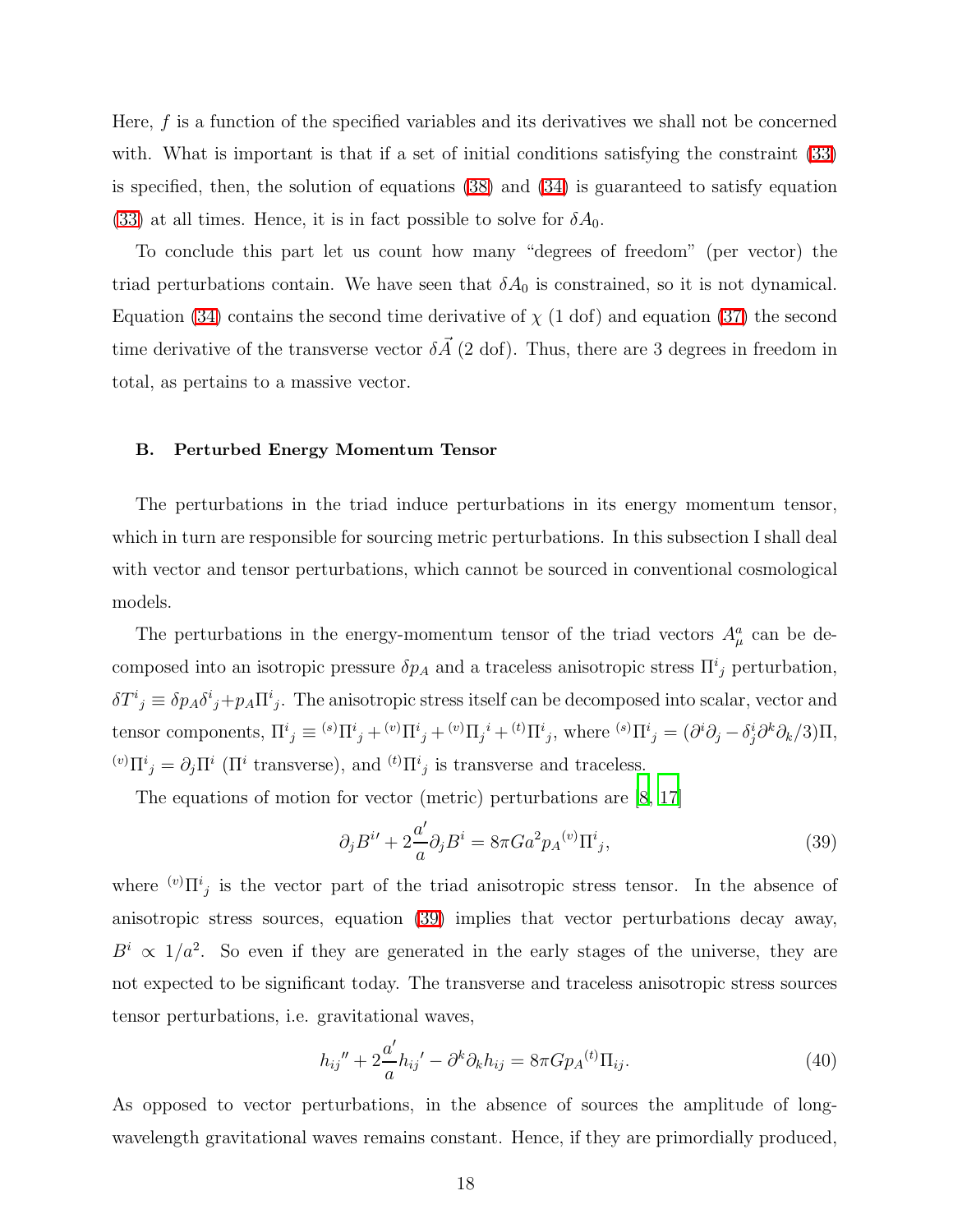say during an inflationary stage, they could still have a sizable amplitude today.

I shall not write down all the terms that the perturbed spatial components of the energy momentum tensor of a single triad vector contains. They straightforwardly (but tediously) follow from the insertion of the perturbations [\(31\)](#page-16-0) and [\(32\)](#page-16-2) into equation [\(2\)](#page-5-6). Instead, for the sake of illustration I shall consider only

$$
\delta[^{a}T^{i}{}_{j}]=2a^{-2}\frac{dV}{dA^{2}}\left(A^{i}\delta A_{j}+\delta A^{i}A_{j}\right)+\cdots, \qquad (41)
$$

where the dots denote the multiple terms I am not explicitly writing down. In order to study the evolution of vector and tensor perturbations we have to compute the vector and tensor components of the previous expression. In Fourier space, these are given by [\[17\]](#page-25-9)

$$
p_A^{(v)} \Pi^i = -\sum_a \frac{2ia^{-2}}{k^2} \frac{dV}{dA^2} (\vec{k} \cdot \vec{A}^a) \,\delta A^{ai},\tag{42}
$$

<span id="page-19-1"></span>
$$
p_A^{(t)} \Pi^i{}_j = 2a^{-2} \frac{dV}{dA^2} \sum_a \left[ A^{ai} \delta A^a_j + \delta A^{ai} A^a_j - \left( \frac{k^i}{k} \delta A^a_j + \delta A^{ai} \frac{k_j}{k} \right) \frac{\vec{k} \cdot \vec{A}^a}{k} - \left( \delta^i_j - \frac{k^i k_j}{k^2} \right) \vec{A}^a \cdot \delta \vec{A}^a \right], \tag{43}
$$

which as required are transverse and traceless. Note that we sum over the three triad vectors to obtain the total energy momentum tensor perturbation. Because the triad perturbations  $\delta A^{ai}$  are a priori totally independent from each other, the anisotropic stress  ${}^{(t)}\Pi^{i}{}_{j}$  does not vanish in general. Thus, vector fields are not only expected to source vector perturbations, but also tensor perturbations. Again, the reason is that the decomposition theorem is violated. With the aid of the background vectors it is possible do construct traceless and transverse quantities linear in the perturbations.

If the perturbations have certain symmetries ,  ${}^{(t)}\Pi^{i}{}_{j}$  does indeed vanish (for the particular term in the energy momentum tensor we are considering). Because  $A^{ai}$  and  $k^i$  are the only vectors in the problem, the triad perturbation  $\delta A^{ai}$  is expected to be a function of  $A^{ai}$  and  $k^i$ . Since  $\delta A^a$  is transverse, it has to be of the form

<span id="page-19-0"></span>
$$
\delta A^{ai} = \alpha \cdot \left(\delta^i{}_j - \frac{k^i}{k} \frac{k_j}{k}\right) A^{aj} + \beta \cdot \varepsilon^i{}_{jk} A^{aj} k^k,\tag{44}
$$

where  $\alpha$  and  $\beta$  are two scalar functions and  $\varepsilon_{ijk}$  is totally antisymmetric. Assume that  $\alpha$  and  $\beta$  do not depend on the index a (that is, they do not depend on  $k_iA^{ai}$ .) Then, substituting equation [\(44\)](#page-19-0) in [\(43\)](#page-19-1) and using [\(5\)](#page-5-0) one finds not only that  ${}^{(t)}\Pi^{i}{}_{j}=0$ , but also  ${}^{(v)}\Pi^{i}=0$ .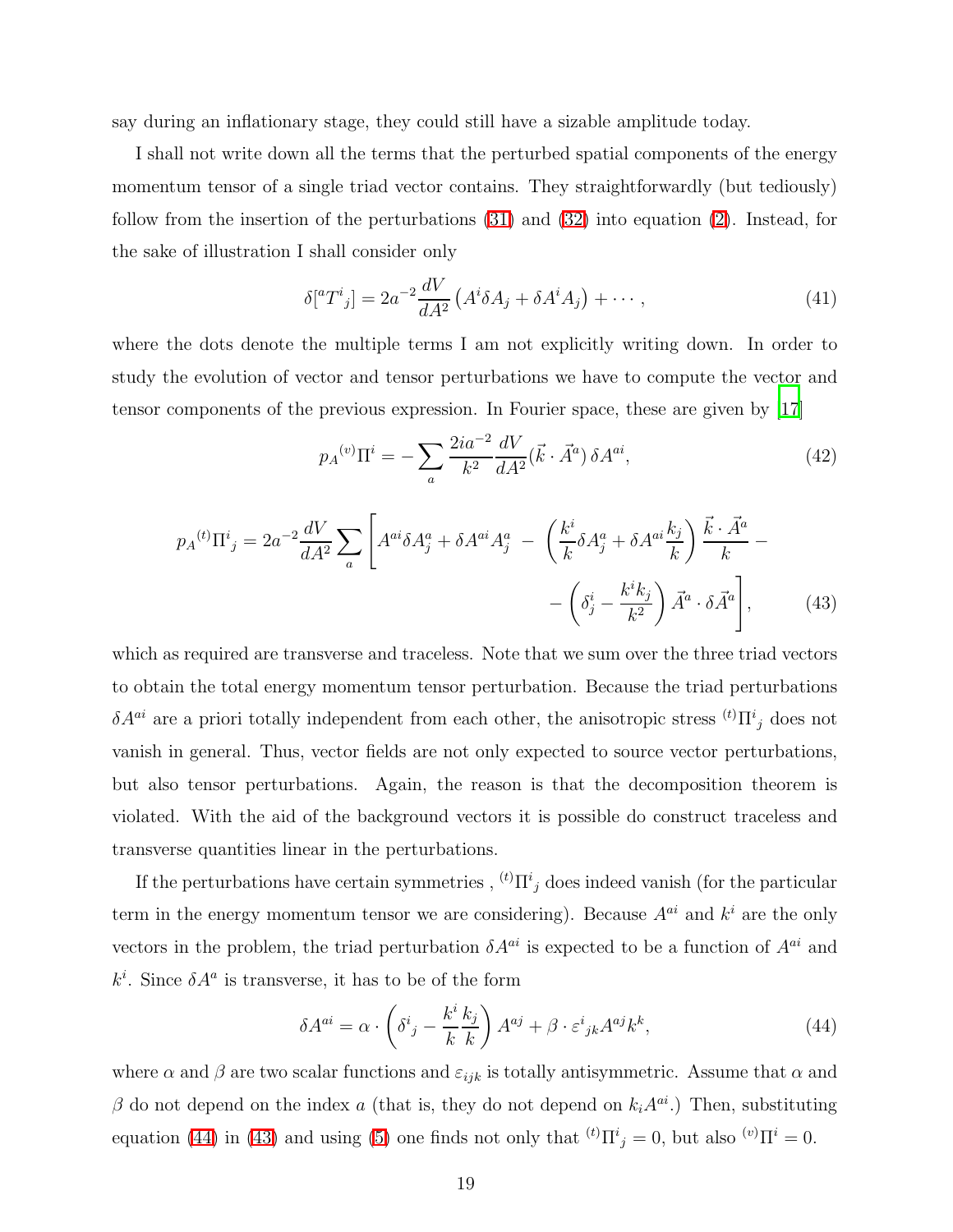#### C. Stability

The main worry one faces when dealing with tachyonic fields is their stability. In order to figure out to what extent the solutions we have found in Section [III](#page-8-2) are stable, we should solve the system of cosmological perturbation equations just presented. Obviously, the coupling between scalar, vector and tensor perturbations makes this task quite formidable. In this section we dramatically simplify the equations by neglecting metric perturbations and concentrating on a particular set of vector modes. The hope is that this drastic simplification captures the qualitative features of the equations.

<span id="page-20-0"></span>So let's set  $\Phi = \Psi = B^i = h_{ij} = 0$  and consider the triad perturbation equations in Fourier space. From equation [\(35\)](#page-17-3), for modes for which  $\vec{k} \cdot \vec{A} = 0$ , it follows that  $\delta = 0$ . Then,  $\chi = \delta A_0 = 0$  is a solution of equations [\(33\)](#page-16-1) and [\(34\)](#page-17-0). Because  $\delta_i \propto (A^j \delta A_j) A_i$ , if in addition we consider perturbations such that  $\delta \vec{A} \cdot \vec{A} = 0$ , the remaining vector equation [\(37\)](#page-17-2) reads

$$
\delta \ddot{A}_i + H \delta \dot{A}_i + \frac{k^2}{a^2} \delta A_i + 2 \frac{dV}{dA^2} \delta A_i = 0,\tag{45}
$$

where for convenience I have gone back to cosmic time. Note how  $2dV/dA^2$  plays the role of a mass term in the last equation. This is why I call interactions with  $dV/dA^2 < 0$  "tachyonic". Generically, if  $dV/dA^2$  is negative, one expects growing modes, that is, instabilities.

In order to check the stability of the triad, it suffices to consider long-wavelength modes,  $k = 0$ , in equation [\(45\)](#page-20-0). For sufficiently high k, the gradient dominates the interaction and solutions are stable. Hence, any form of instability is an "infrared" effect, rather than an ultraviolet one. For a given expansion, equation  $(16)$ , along the attractor  $(17)$ , the longwavelength solution of equation [\(45\)](#page-20-0) is

<span id="page-20-1"></span>
$$
\frac{\delta A_i}{a} = C_+ t^{\gamma_+} + C_- t^{\gamma_-}, \text{ where } \gamma_+ = \frac{1}{n+1} \text{ and } \gamma_- = -3\beta + \frac{n}{n+1}.
$$
 (46)

Here,  $C_+$  and  $C_-\$  are two integration constants and for convenience I have divided by the scale factor to obtain the length of the perturbation. We should compare these solutions with the behavior of the background, equation [\(17\)](#page-9-1). Recall than  $A$  is the common length of the background triad vectors. The  $C_+$  mode in equation [\(46\)](#page-20-1) grows as fast as A and the C<sub>−</sub> mode grows less rapidly than A if  $n(1-3\beta) < 1+3\beta$ . Therefore, the C<sub>−</sub> mode decays relative to A during inflation, radiation and dust domination. Hence, within the scope of our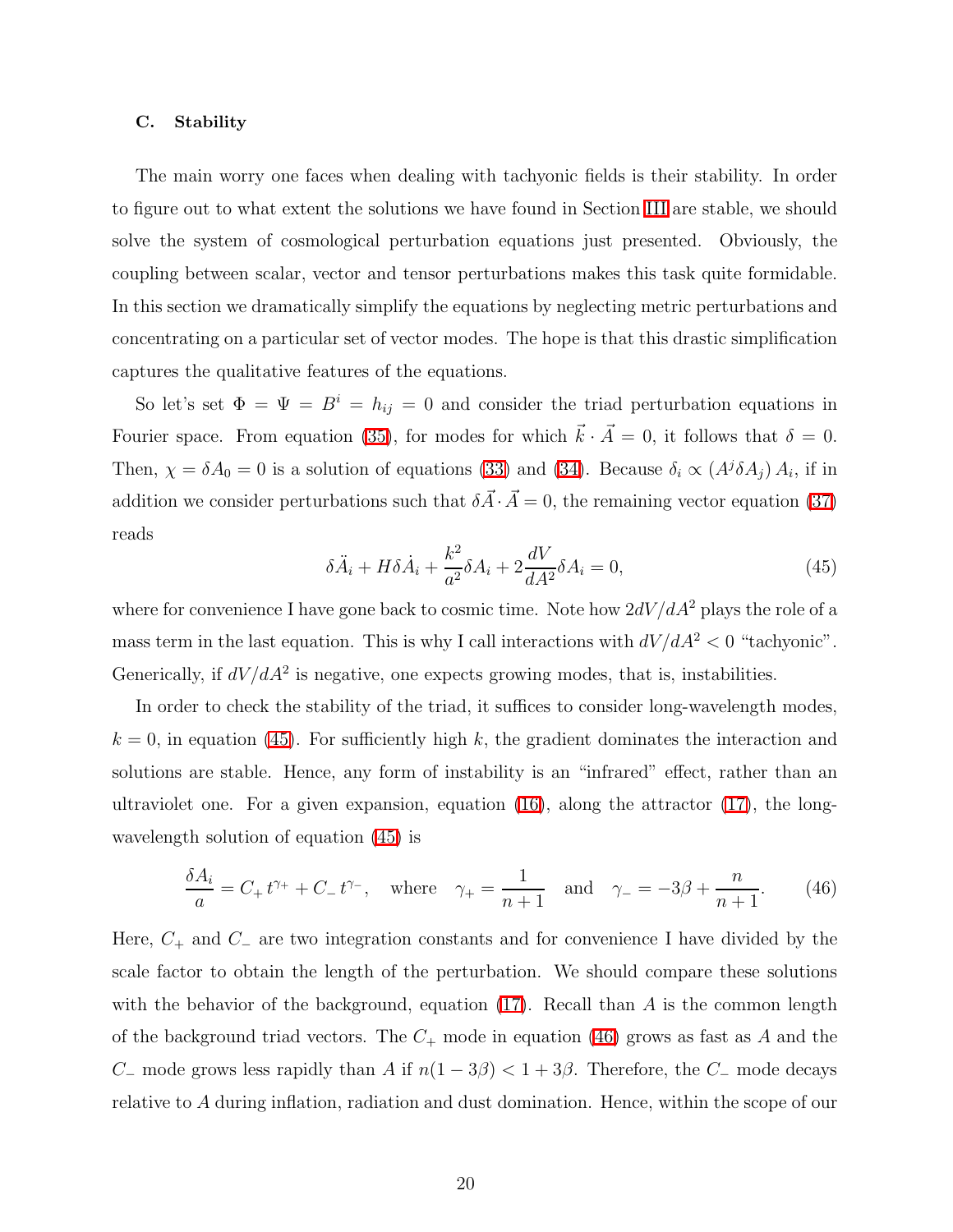analysis, the system is not unstable throughout the period where the triad is subdominant<sup>5</sup>. Note however that the triad would be unstable for certain values of  $n$  if there had been a period of cosmic history during which  $\beta < 1/3$ .

When the triad becomes dominant, the vector evolves towards the de Sitter attractor [\(26\)](#page-11-4). The solution of equation [\(45\)](#page-20-0) along the de Sitter attractor is

$$
\frac{\delta A_i}{a} = C_+ \exp(H_* t) + C_- \exp(-2H_* t),\tag{47}
$$

where  $H_*$  is the value of the Hubble constant along the de Sitter solution. Note that along the latter A itself is constant. Thus, the de Sitter attractor is unstable, in the sense that  $\delta A_i/a$  (the length of the vector perturbation) grows relative to A (the length of the background vector). Because during the previous stages of cosmic history (when the triad was subdominant) the relative amplitude of the perturbations  $\delta A/A$  has remained unaltered, the time perturbations become relevant will depend on early universe initial conditions. If the primordial vector amplitude agrees for instance with the (scalar) amplitude of density fluctuations,  $\delta A/A \approx 10^{-5}$ ,  $\delta A/A$  becomes of order one about 12 e-folds after the onset of triad domination. By then the universe has presumably grown anisotropic, because there is no reason to expect that perturbations in the three different triad vectors are correlated. We'll have to wait several billion years till that happens. At present the effect is still small, since the relative amplitude has increased at most by a factor of order one. In fact, it is tempting to speculate whether some of the anomalies observed in the CMB radiation [\[23\]](#page-26-4), specially in the quadrupole and octopole (see however [\[44](#page-28-4)]) and the related hints of statistical anisotropy [\[22\]](#page-26-3), might be due to such an instability, which sets in once the universe starts to accelerate and mostly affects large scales.

# V. SUMMARY AND CONCLUSIONS

In this paper I have considered whether a vector field could be responsible for the current stage of cosmic accelerated expansion. The existence of a vector with non-vanishing spatial components turns to be compatible with the isotropy of a Friedmann-Robertson-Walker universe provided the vector is part of a "cosmic triad", i.e. a set of three identical vector

<sup>5</sup> Strictly speaking it is not stable either, as the relative perturbations do not decay.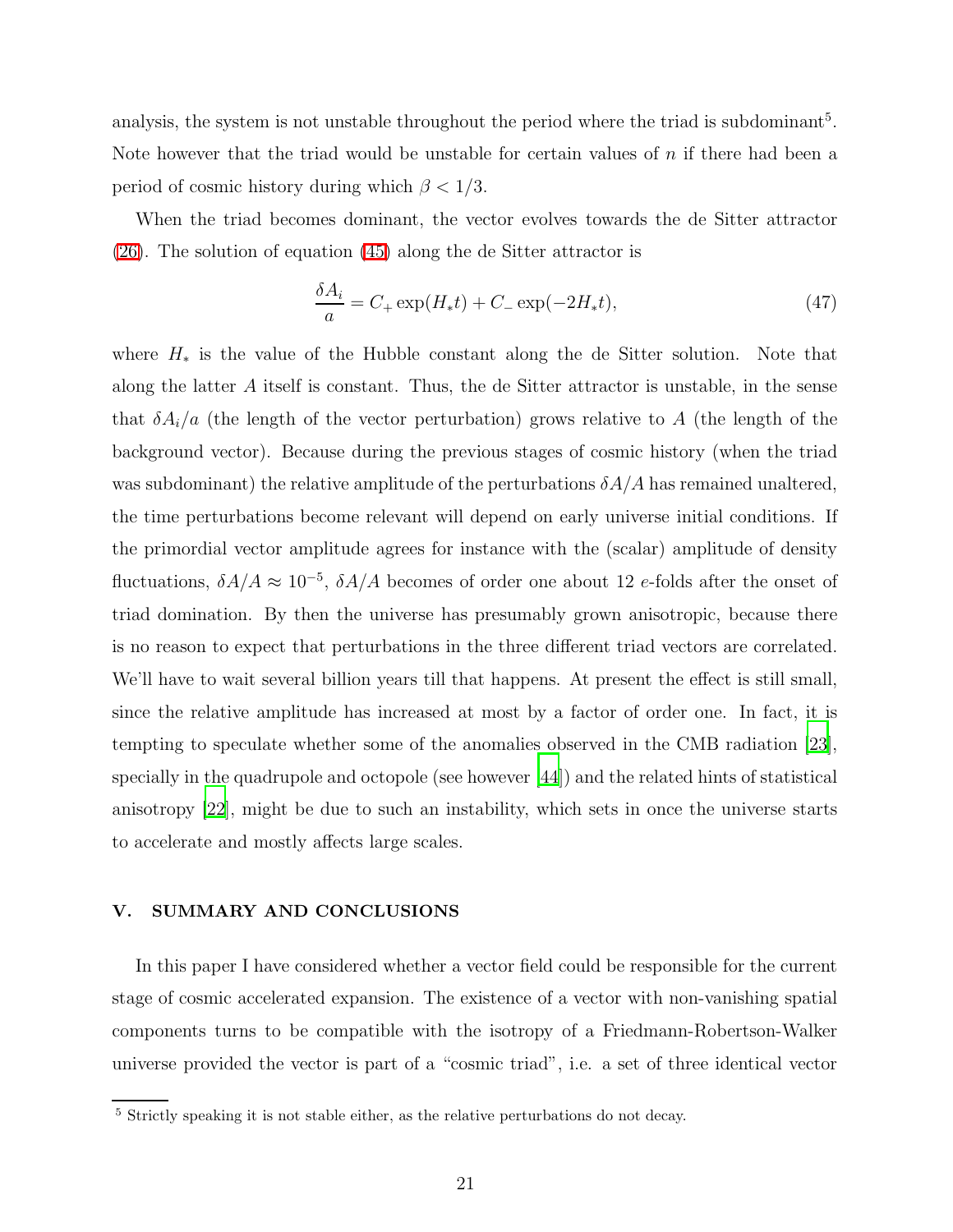fields pointing in mutually orthogonal directions. A set of three identical self-interacting vectors naturally arises for instance in a gauge theory with  $SU(2)$  or  $SO(3)$  gauge group.

A distinctive property of a cosmic triad is that its equation of state of can become less than −1, even though its kinetic terms have the conventional form. The necessary condition is that the self-interaction is "tachyonic", i.e. it naively gives rise to a negative squared vector mass. Although the simple analogy with scalar tachyons suggests that the study of tachyonic vectors is justified, there are also arguments that connect tachyonic vectors to phantom particles [\[38\]](#page-27-9). In analogy to tracking quintessence models [\[18\]](#page-25-11), in this paper I have explored a particular class of tachyonic models, where the interaction is an inverse powerlaw. For appropriate initial conditions, there exist seemingly viable cosmologies where dark energy has an equation of state  $w < -1$  throughout cosmic history, including today. In top of that, these models have attractors that render cosmic evolution quite insensitive to initial conditions and yield equations of state sufficiently close to −1 today. The experimental constraints on the value of the dark energy equation of state restrict the power of the vector self-interaction, while the time at which cosmic acceleration sets in determines its energy scale. Within the class of models I have considered, the current limits on the equation of state of dark energy require the vector self-interaction to be a non-analytic function of its squared length.

Finally, I have scratched the surface of cosmological perturbation theory in the presence of a cosmic triad. The most remarkable feature is the violation of the decomposition theorem. In the presence of a vector which has non-vanishing spatial components, scalar, vector and tensor perturbations do not decouple from each other. In particular, metric vector perturbations show up in scalar equations, and in the absence of particular symmetries in the perturbations vectors are able to source tensors. The (scalar) time components of the triad vectors are not dynamical, i.e. they are constrained. Despite an apparent difficulty, it is possible to solve the constraint also for tachyonic models. I have also considered solutions of the perturbation equations for a particular set of modes, under the assumption that metric perturbations are negligible. During inflation, radiation and dust domination the relative perturbations in the triad remain constant. However, there is a long wavelength instability during the late-time stage of de Sitter acceleration, where triad perturbations grow relative to the background. Hence, the time the universe becomes anisotropic depends on early universe initial conditions. For reasonable primordial perturbation amplitudes, the universe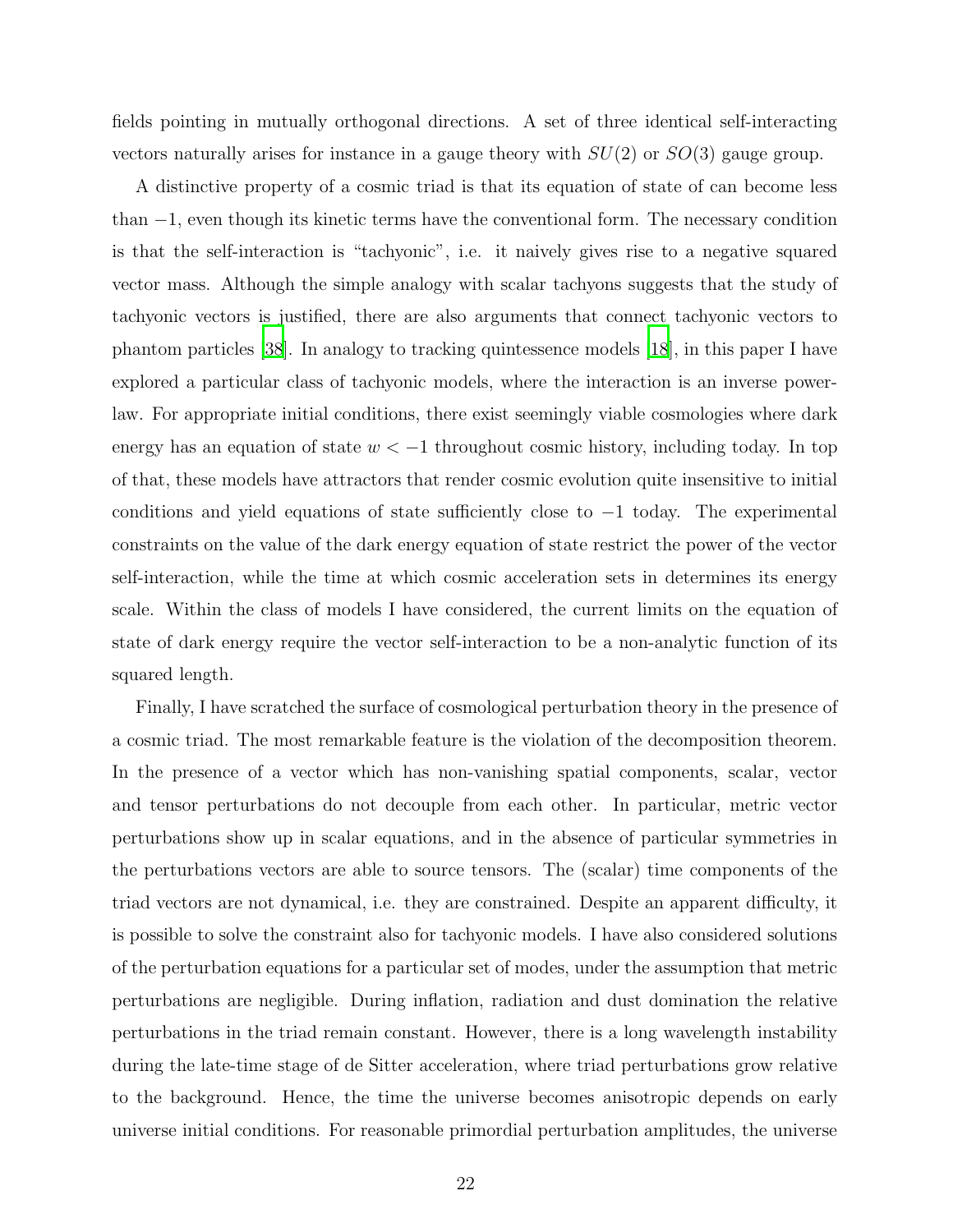is expected to become anisotropic long time after the onset of cosmic acceleration. The instability of the triad during this epoch also suggests a possible relation between the large angle anomalies in the CMB sky and the onset of cosmic acceleration, but further work is needed to test this idea. A more careful investigation is also needed to establish whether tachyonic vectors are fully stable, and how the inclusion of metric perturbations affects the behavior of the triad perturbations (and vice versa).

To conclude, at the level of the present analysis it seems that vector fields could indeed be responsible for the present stage of late time cosmic acceleration, though it is yet unclear how quantum mechanics constrains the tachyonic models I have studied here.

#### Acknowledgments

This paper is dedicated to Isabel. It is a pleasure to thank Sean Carroll, Sergei Dubovsky, Vikram Duvvuri, Wayne Hu, Lam Hui, Eugene Lim, Geraldine Servant and Paul Steinhardt for useful discussions, and the KICP for software assistance. This work has been supported by the US DOE grant DE-FG02-90ER40560.

# APPENDIX: A NON-ABELIAN TRIAD REALIZATION

In this appendix, I show that a cosmic triad can arise from a non-Abelian  $SU(2)$  gauge theory. For that purpose, consider the gauge-invariant Yang-Mills Lagrangian

<span id="page-23-1"></span>
$$
-\frac{1}{4} \int d^4x \sqrt{-g} \, F^a_{\mu\nu} F^{\mu\nu}_a, \tag{A.1}
$$

where  $F^a_{\mu\nu}$  is the non-Abelian field-strength

$$
F^a_{\mu\nu} = \partial_\mu A^a_\nu - \partial_\nu A^a_\mu + \varepsilon^a{}_{bc} A^b_\mu A^c_\nu.
$$
 (A.2)

The totally antisymmetric tensor  $\varepsilon^a{}_{bc}$  encodes the structure constants of the  $SU(2)$  Liealgebra. The equations of motion of the fields in an arbitrary spacetime are

<span id="page-23-0"></span>
$$
\frac{1}{\sqrt{-g}}\partial_{\mu}\left(\sqrt{-g}F^{a\mu\nu}\right) + \varepsilon^{a}{}_{bc}A^{b}{}_{\mu}F^{c\mu\nu} = 0. \tag{A.3}
$$

The ansatz [\(5\)](#page-5-0) satisfies these equations of motion in the FRW universe [\(4\)](#page-5-1) if

$$
\ddot{A} + 3H\dot{A} + \left(H^2 + \frac{\ddot{a}}{a}\right)A + \frac{dV}{dA} = 0,\tag{A.4}
$$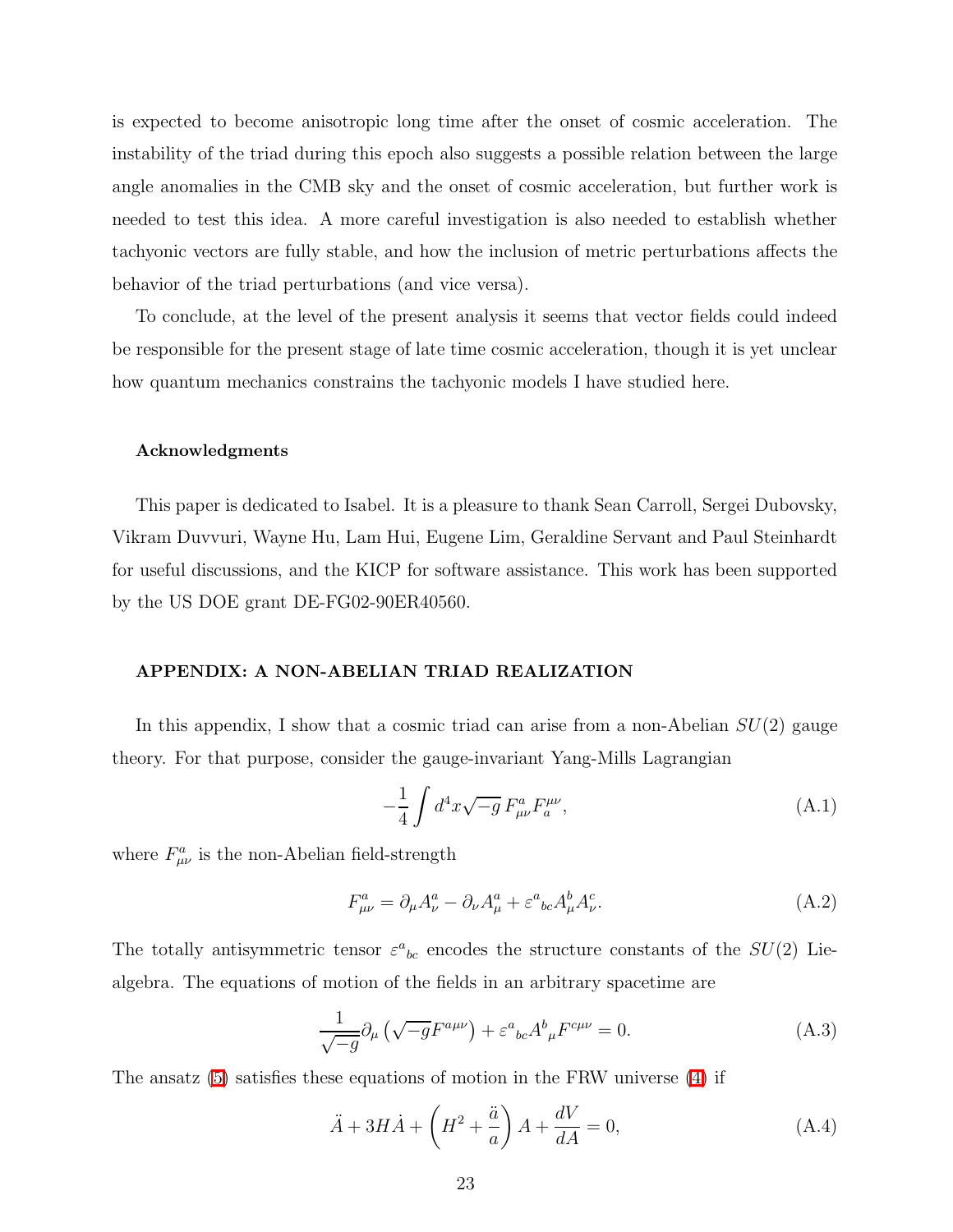<span id="page-24-6"></span>where

$$
V = \frac{1}{2} (A_{\mu} A^{\mu})^2.
$$
 (A.5)

Equation [\(A.4\)](#page-23-0) agrees with the triad equation of motion [\(6\)](#page-5-3). The energy momentum tensor of the gauge fields is

$$
T_{\mu\nu} = F^{a}_{\mu\rho} F_{a\nu}{}^{\rho} - \frac{1}{4} F^{a}_{\rho\sigma} F^{{\rho\sigma}}_{a} g_{\mu\nu}.
$$
 (A.6)

It can be verified that  $T^0_i = 0$ , whereas

$$
-T^{0}{}_{0} = \frac{3}{2}(\dot{A} + HA)^{2} + 3V, \quad T^{i}{}_{j} = \left(\frac{1}{2}(\dot{A} + HA)^{2} - 3V + 2\frac{dV}{dA^{2}}A^{2}\right)\delta^{i}{}_{j}.
$$
 (A.7)

The self-interaction  $V$  is again given by equation  $(A.5)$ . Therefore, the energy density and pressure of the non-Abelian gauge fields agree with the ones of the triad, equations [\(9\)](#page-6-0). This equivalence between the triad and the non-Abelian gauge fields in the symmetric case we are considering is confirmed by substituting the ansatz  $(5)$  into the actions  $(1)$  and  $(A.1)$ . Note that for the triad vectors, as opposed to scalar fields or perfect fluids, the Lagrangian density is not the pressure nor the energy density. The existence and some properties of non-trivial solutions of general relativity coupled to an  $SU(2)$  gauge field in a FRW universe have been considered in [\[45\]](#page-28-5).

- <span id="page-24-0"></span>[1] A. G. Riess *et al.*, "Type Ia Supernova Discoveries at  $z > 1$  From the Hubble Space Telescope: Evidence for Past Deceleration and Constraints on Dark Energy Evolution," [arXiv:astro-ph/0402512.](http://arXiv.org/abs/astro-ph/0402512)
- <span id="page-24-1"></span>[2] R. A. Knop et al., "New Constraints on  $\Omega_M$ ,  $\Omega_{\Lambda}$ , and w from an Independent Set of Eleven High-Redshift Supernovae Observed with HST," [arXiv:astro-ph/0309368.](http://arXiv.org/abs/astro-ph/0309368)
- <span id="page-24-2"></span>[3] S. M. Carroll, "Why is the universe accelerating?," [arXiv:astro-ph/0310342.](http://arXiv.org/abs/astro-ph/0310342)
- <span id="page-24-3"></span>[4] G. R. Dvali, G. Gabadadze and M. Porrati, "4D gravity on a brane in 5D Minkowski space," Phys. Lett. B 485, 208 (2000) [\[arXiv:hep-th/0005016\]](http://arXiv.org/abs/hep-th/0005016).
- <span id="page-24-4"></span>[5] S. M. Carroll, V. Duvvuri, M. Trodden and M. S. Turner, "Is cosmic speed-up due to new gravitational physics?," [arXiv:astro-ph/0306438.](http://arXiv.org/abs/astro-ph/0306438)
- <span id="page-24-5"></span>[6] M. S. Turner, "Dark matter and dark energy in the universe," Phys. Scripta T85, 210 (2000) [\[arXiv:astro-ph/9901109\]](http://arXiv.org/abs/astro-ph/9901109).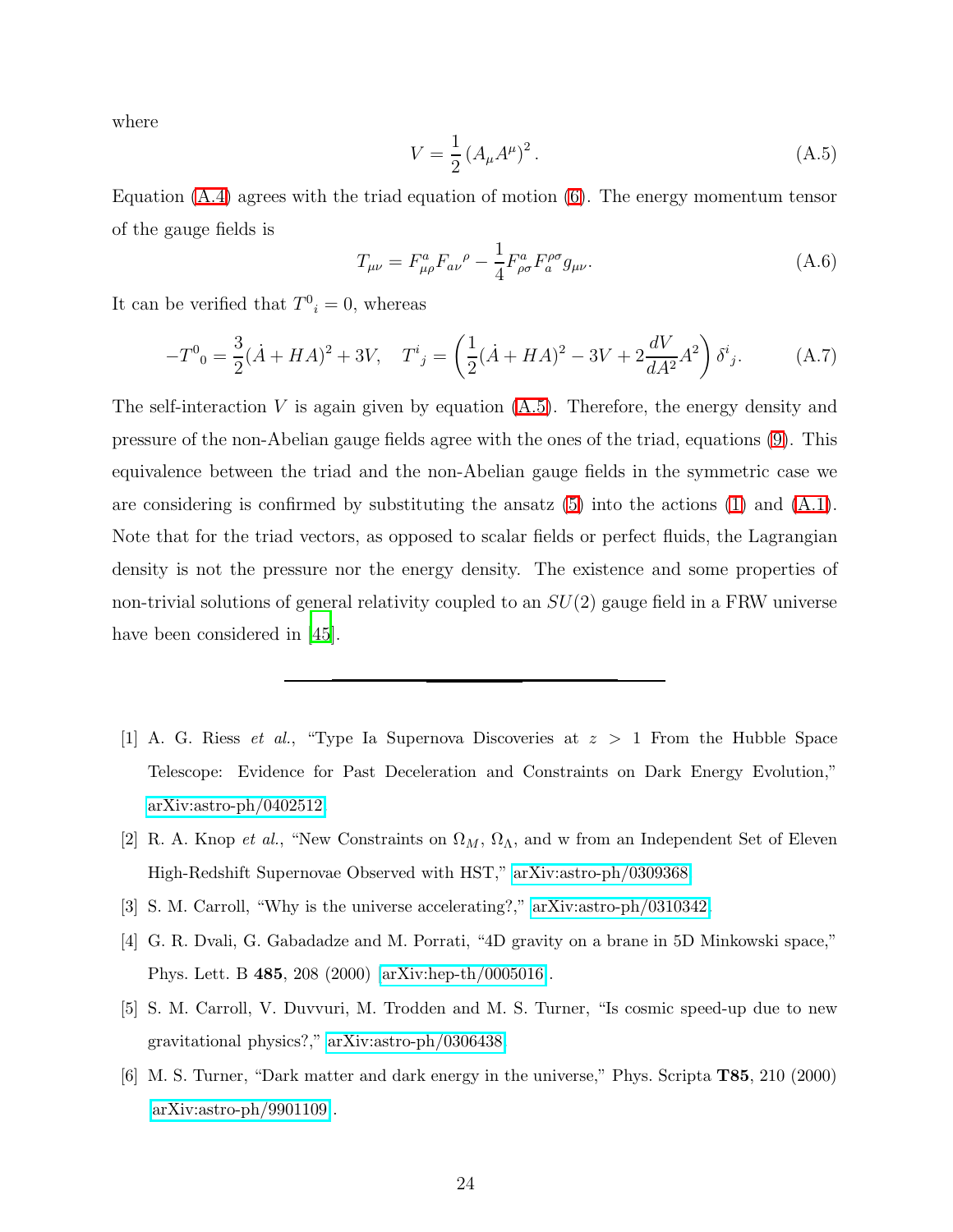- <span id="page-25-0"></span>[7] C. Wetterich, "Cosmology And The Fate Of Dilatation Symmetry," Nucl. Phys. B 302, 668 (1988). B. Ratra and P. J. E. Peebles, "Cosmological Consequences Of A Rolling Homogeneous Scalar Field," Phys. Rev. D 37, 3406 (1988). R. R. Caldwell, R. Dave and P. J. Steinhardt, "Cosmological Imprint of an Energy Component with General Equation-of-State," Phys. Rev. Lett. 80, 1582 (1998) [\[arXiv:astro-ph/9708069\]](http://arXiv.org/abs/astro-ph/9708069).
- <span id="page-25-1"></span>[8] W. Hu and D. J. Eisenstein, "The Structure of structure formation theories," Phys. Rev. D 59, 083509 (1999) [\[arXiv:astro-ph/9809368\]](http://arXiv.org/abs/astro-ph/9809368).
- <span id="page-25-2"></span>[9] C. Armendariz-Picon, V. Mukhanov and P. J. Steinhardt, "A dynamical solution to the problem of a small cosmological constant and late-time cosmic acceleration," Phys. Rev. Lett. 85, 4438 (2000) [\[arXiv:astro-ph/0004134\]](http://arXiv.org/abs/astro-ph/0004134).
- <span id="page-25-3"></span>[10] T. Chiba, T. Okabe and M. Yamaguchi, "Kinetically driven quintessence," Phys. Rev. D 62, 023511 (2000) [\[arXiv:astro-ph/9912463\]](http://arXiv.org/abs/astro-ph/9912463).
- <span id="page-25-4"></span>[11] R. R. Caldwell, "A Phantom Menace?," Phys. Lett. B 545, 23 (2002) [\[arXiv:astro-ph/9908168\]](http://arXiv.org/abs/astro-ph/9908168).
- <span id="page-25-5"></span>[12] S. M. Carroll, M. Hoffman and M. Trodden, "Can the dark energy equation-of-state parameter w be less than -1?," Phys. Rev. D 68, 023509 (2003) [\[arXiv:astro-ph/0301273\]](http://arXiv.org/abs/astro-ph/0301273).
- <span id="page-25-6"></span>[13] J. M. Cline, S. y. Jeon and G. D. Moore, "The phantom menaced: Constraints on low-energy effective ghosts," [arXiv:hep-ph/0311312.](http://arXiv.org/abs/hep-ph/0311312)
- <span id="page-25-7"></span>[14] U. Alam, V. Sahni and A. A. Starobinsky, "The case for dynamical dark energy revisited," [arXiv:astro-ph/0403687.](http://arXiv.org/abs/astro-ph/0403687) D. Huterer and A. Cooray, "Uncorrelated Estimates of Dark Energy Evolution,["arXiv:astro-ph/0404062.](http://arXiv.org/abs/astro-ph/0404062)
- <span id="page-25-10"></span>[15] L. Parker and A. Raval, "Non-perturbative effects of vacuum energy on the recent expansion of the universe," Phys. Rev. D 60, 063512 (1999) [Erratum-ibid. D 67, 029901 (2003)] [\[arXiv:gr-qc/9905031\]](http://arXiv.org/abs/gr-qc/9905031).
- <span id="page-25-8"></span>[16] A. Melchiorri, L. Mersini, C. J. Odman and M. Trodden, "The State of the Dark Energy Equation of State," Phys. Rev. D 68, 043509 (2003) [\[arXiv:astro-ph/0211522\]](http://arXiv.org/abs/astro-ph/0211522).
- <span id="page-25-9"></span>[17] H. Kodama and M. Sasaki, "Cosmological Perturbation Theory," Prog. Theor. Phys. Suppl. 78, 1 (1984).
- <span id="page-25-11"></span>[18] I. Zlatev, L. M. Wang and P. J. Steinhardt, "Quintessence, Cosmic Coincidence, and the Cosmological Constant," Phys. Rev. Lett. 82, 896 (1999) [\[arXiv:astro-ph/9807002\]](http://arXiv.org/abs/astro-ph/9807002). P. J. Steinhardt, L. M. Wang and I. Zlatev, "Cosmological Tracking Solutions," Phys. Rev. D 59, 123504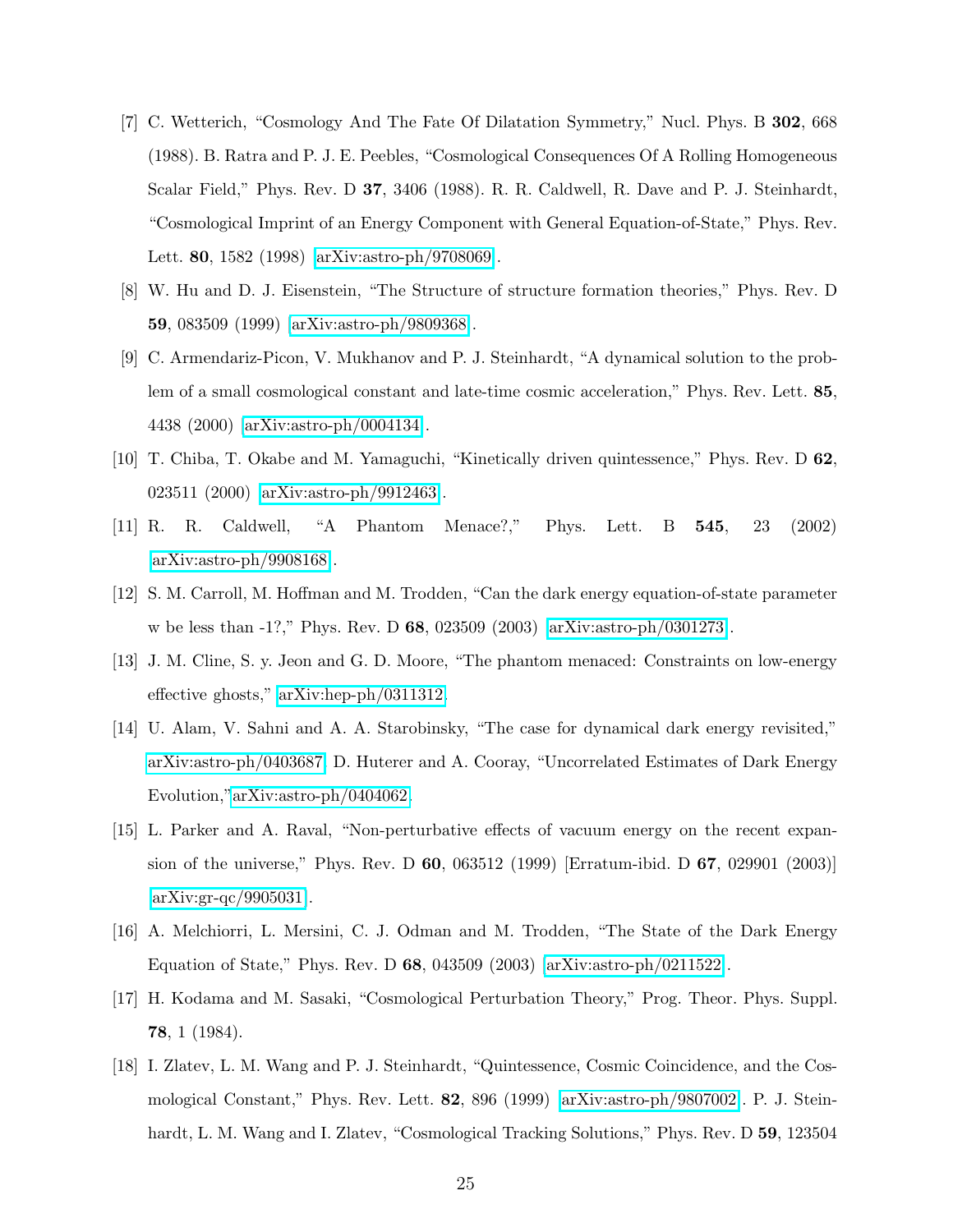(1999) [\[arXiv:astro-ph/9812313\]](http://arXiv.org/abs/astro-ph/9812313).

- <span id="page-26-0"></span>[19] T. Kaluza, "On The Problem Of Unity In Physics," Sitzungsber. Preuss. Akad. Wiss. Berlin (Math. Phys. ) 1921, 966 (1921). O. Klein, "Quantum Theory And Five-Dimensional Theory Of Relativity," Z. Phys. 37, 895 (1926) [Surveys High Energ. Phys. 5, 241 (1986)]. Y. M. Cho and P. G. O. Freund, "Nonabelian Gauge Fields In Nambu-Goldstone Fields," Phys. Rev. D 12, 1711 (1975).
- <span id="page-26-1"></span>[20] J. D. Barrow, "Limits on cosmological magnetic fields and other anisotropic stresses," [arXiv:gr-qc/9712020.](http://arXiv.org/abs/gr-qc/9712020)
- <span id="page-26-2"></span>[21] F. Bunn, P. Ferreira and J. Silk, "How Anisotropic is our Universe?," Phys. Rev. Lett. 77, 2883 (1996) [\[arXiv:astro-ph/9605123\]](http://arXiv.org/abs/astro-ph/9605123).
- <span id="page-26-3"></span>[22] A. de Oliveira-Costa, M. Tegmark, M. Zaldarriaga and A. Hamilton, "The significance of the largest scale CMB fluctuations in WMAP," Phys. Rev. D 69, 063516 (2004) [\[arXiv:astro-ph/0307282\]](http://arXiv.org/abs/astro-ph/0307282). C. J. Copi, D. Huterer and G. D. Starkman, "Multipole Vectors–a new representation of the CMB sky and evidence for statistical anisotropy or non-Gaussianity at  $2 \le l \le 8$ ," [arXiv:astro-ph/0310511.](http://arXiv.org/abs/astro-ph/0310511) D. J. Schwarz, G. D. Starkman, D. Huterer and C. J. Copi, "Is the low-l microwave background cosmic?," [arXiv:astro-ph/0403353.](http://arXiv.org/abs/astro-ph/0403353) D. L. Larson and B. D. Wandelt, "The Hot and Cold Spots in the WMAP Data are Not Hot and Cold Enough," [arXiv:astro-ph/0404037.](http://arXiv.org/abs/astro-ph/0404037) P. Bielewicz, K. M. Gorski and A. J. Banday, "Low order multipole maps of CMB anisotropy derived from WMAP," [arXiv:astro-ph/0405007.](http://arXiv.org/abs/astro-ph/0405007)
- <span id="page-26-4"></span>[23] G. F. Smoot et al., "Structure in the COBE DMR first year maps," Astrophys. J. 396, L1 (1992). N. Spergel et al., "First Year Wilkinson Microwave Anisotropy Probe (WMAP) Observations: Determination of Cosmological Parameters," Astrophys. J. Suppl. 148, 175 (2003) [\[arXiv:astro-ph/0302209\]](http://arXiv.org/abs/astro-ph/0302209).
- <span id="page-26-5"></span>[24] L. H. Ford, "Inflation Driven By A Vector Field," Phys. Rev. D 40, 967 (1989).
- <span id="page-26-6"></span>[25] T. Jacobson and D. Mattingly, "Gravity with a dynamical preferred frame," Phys. Rev. D 64, 024028 (2001).
- <span id="page-26-7"></span>[26] V. V. Kiselev, "Vector field as a quintessence partner," [arXiv:gr-qc/0402095.](http://arXiv.org/abs/gr-qc/0402095)
- <span id="page-26-8"></span>[27] W. Zimdahl, D. J. Schwarz, A. B. Balakin and D. Pavon, "Cosmic anti-friction and accelerated expansion," Phys. Rev. D 64 (2001) 063501 [\[arXiv:astro-ph/0009353\]](http://arXiv.org/abs/astro-ph/0009353).
- <span id="page-26-9"></span>[28] M. Novello, S. E. Perez Bergliaffa and J. Salim, "Non-linear electrodynamics and the acceleration of the universe," [arXiv:astro-ph/0312093.](http://arXiv.org/abs/astro-ph/0312093)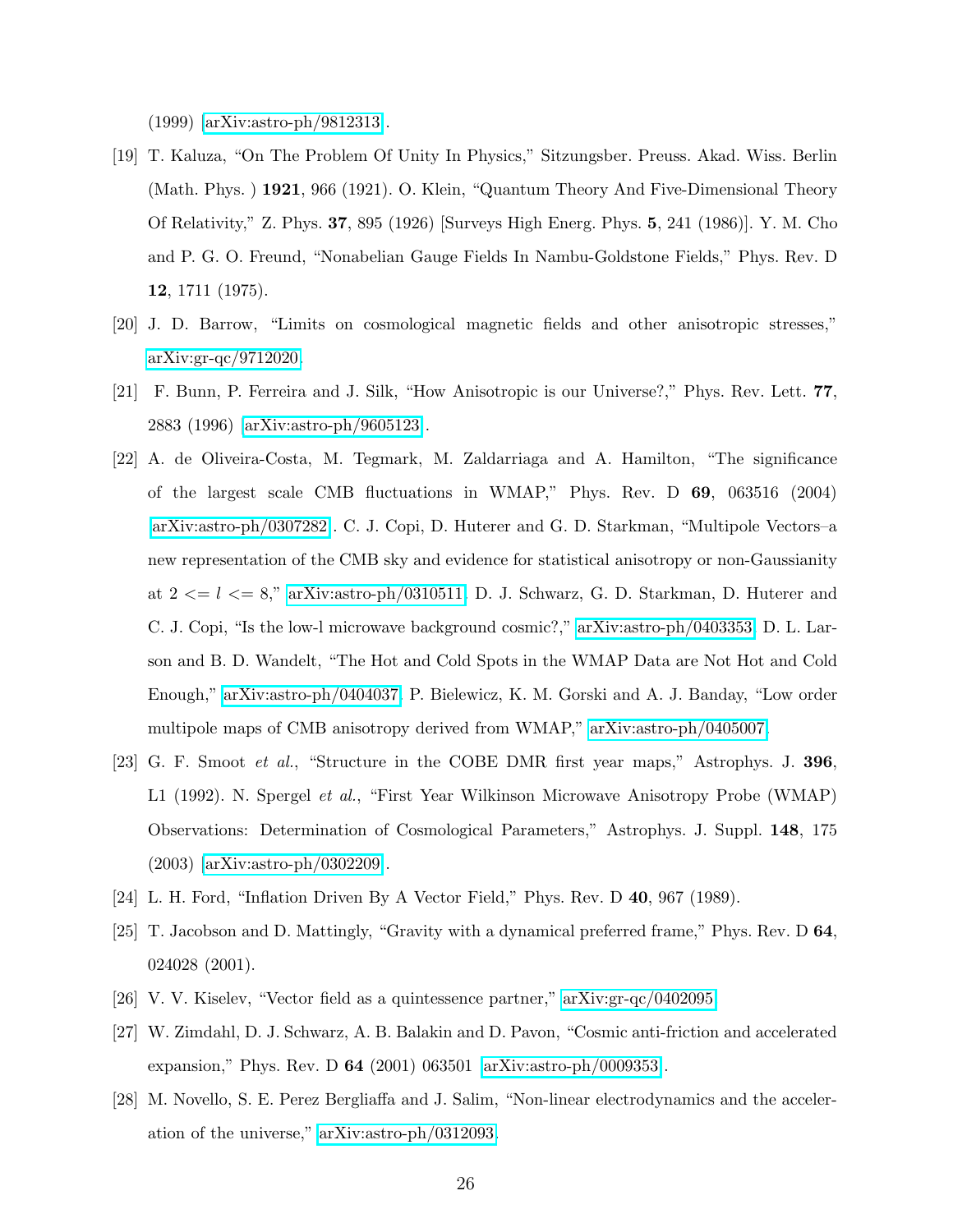- <span id="page-27-0"></span>[29] D. Grasso and H. R. Rubinstein, "Magnetic fields in the early universe," Phys. Rept. 348, 163 (2001) [\[arXiv:astro-ph/0009061\]](http://arXiv.org/abs/astro-ph/0009061).
- <span id="page-27-1"></span>[30] C. M. Will, "Theory And Experiment In Gravitational Physics," Cambridge University Press, UK (1981).
- <span id="page-27-4"></span>[31] V. A. Kostelecky, R. Lehnert and M. J. Perry, "Spacetime-varying couplings and Lorentz violation," Phys. Rev. D 68, 123511 (2003) [\[arXiv:astro-ph/0212003\]](http://arXiv.org/abs/astro-ph/0212003). O. Bertolami, R. Lehnert, R. Potting and A. Ribeiro, "Cosmological acceleration, varying couplings, and Lorentz breaking," Phys. Rev. D 69, 083513 (2004) [\[arXiv:astro-ph/0310344\]](http://arXiv.org/abs/astro-ph/0310344).
- <span id="page-27-5"></span>[32] R. Lehnert, "Threshold analyses and Lorentz violation," Phys. Rev. D 68, 085003 (2003) [\[arXiv:gr-qc/0304013\]](http://arXiv.org/abs/gr-qc/0304013).
- <span id="page-27-2"></span>[33] S. M. Carroll, G. B. Field and R. Jackiw, "Limits On A Lorentz And Parity Violating Modification Of Electrodynamics," Phys. Rev. D 41, 1231 (1990). D. Colladay and V. A. Kostelecky, "Lorentz-violating extension of the standard model," Phys. Rev. D 58, 116002 (1998) [\[arXiv:hep-ph/9809521\]](http://arXiv.org/abs/hep-ph/9809521). D. Bear, R. E. Stoner, R. L. Walsworth, V. A. Kostelecky and C. D. Lane, "Limit on Lorentz and CPT violation of the neutron using a twospecies noble-gas maser," Phys. Rev. Lett. 85, 5038 (2000) [Erratum-ibid. 89, 209902 (2002)] [\[arXiv:physics/0007049\]](http://arXiv.org/abs/physics/0007049). D. L. Anderson, M. Sher and I. Turan, "Lorentz and CPT violation in the Higgs sector," [arXiv:hep-ph/0403116.](http://arXiv.org/abs/hep-ph/0403116)
- <span id="page-27-3"></span>[34] S. M. Carroll, "Quintessence and the rest of the world," Phys. Rev. Lett. 81, 3067 (1998) [\[arXiv:astro-ph/9806099\]](http://arXiv.org/abs/astro-ph/9806099).
- <span id="page-27-6"></span>[35] C. Armendariz-Picon and V. Duvvuri, "Anisotropic inflation and the origin of four large dimensions," Class. Quant. Grav. 21, 2011 (2004) [\[arXiv:hep-th/0305237\]](http://arXiv.org/abs/hep-th/0305237).
- <span id="page-27-7"></span>[36] V. F. Mukhanov, "Gravitational Instability Of The Universe Filled With A Scalar Field," JETP Lett. 41, 493 (1985) [Pisma Zh. Eksp. Teor. Fiz. 41, 402 (1985)].
- <span id="page-27-8"></span>[37] C. Armendariz-Picon, "Liberating the inflaton from primordial spectrum constraints," JCAP 0403, 009 (2004) [\[arXiv:astro-ph/0310512\]](http://arXiv.org/abs/astro-ph/0310512).
- <span id="page-27-9"></span>[38] S. L. Dubovsky, private communication.
- <span id="page-27-10"></span>[39] E. C. G. Stueckelberg, "Die Wechselwirkung in der Eletrodynamik und in der Feldtheorie der Kernkräfte (Teil I)," Helv. Phys. Acta 11, 225 (1938). Id., "Die Wechselwirkung in der Eletrodynamik und in der Feldtheorie der Kernkräfte (Teil II und III)," Helv. Phys. Acta 11, 299 (1938).